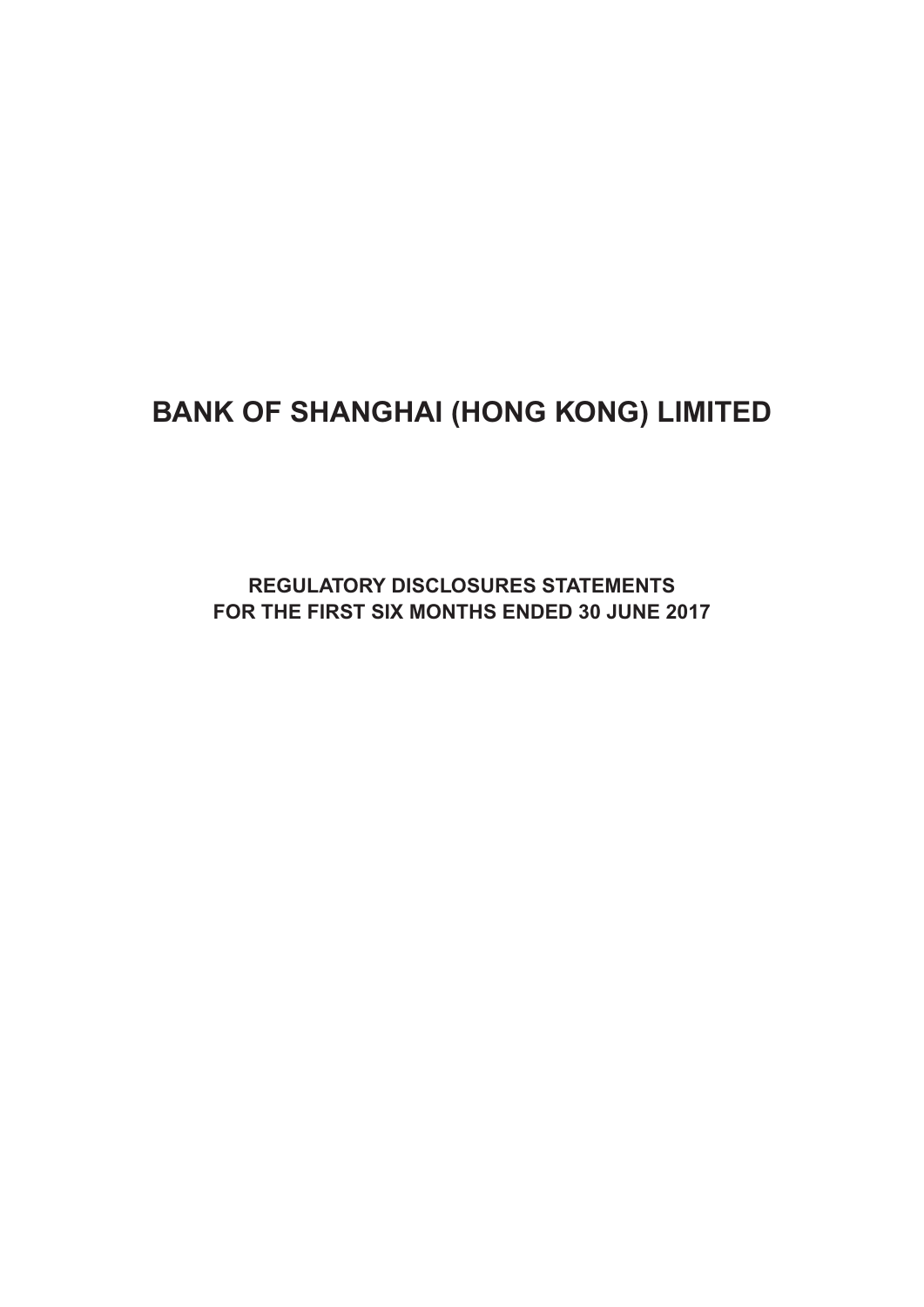#### **CONTENTS**

|                                                     | Pages        |
|-----------------------------------------------------|--------------|
| Introduction                                        | $\mathbf{1}$ |
| Capital Adequacy                                    | $\mathbf{1}$ |
| <b>Composition of Capital</b>                       | $\sqrt{3}$   |
| Leverage Ratio                                      | 13           |
| Overview of Risk-weighted Amount                    | 16           |
| Credit Risk                                         | 17           |
| <b>Counterparty Credit Risk</b>                     | 21           |
| Market Risk Under Standardized Approach             | 22           |
| <b>International Claims</b>                         | 22           |
| Further Analysis of Loans and Advances to Customers | 23           |
| Non-bank Mainland Exposures                         | 24           |
| <b>Currency Concentration</b>                       | 26           |
| <b>Liquidity Disclosures</b>                        | 26           |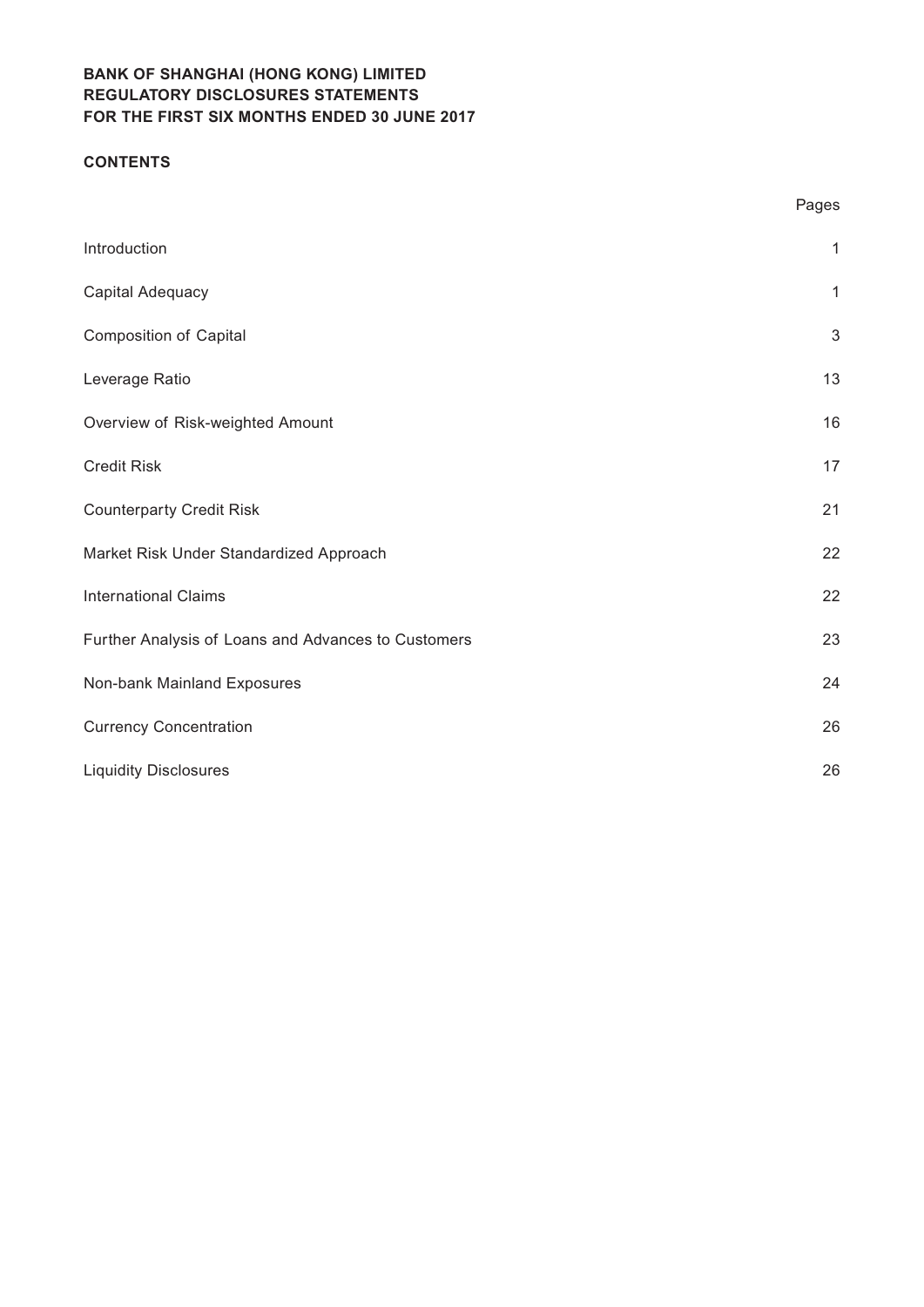#### **1 INTRODUCTION**

The information contained in this document is for Bank of Shanghai (Hong Kong) Limited ("**the Company**") and its subsidiaries (together "**the Group**") and is prepared in accordance with the Banking (Disclosure) Rules and disclosure templates issued by the Hong Kong Monetary Authority ("**HKMA**").

#### **Basis of preparation**

For regulatory reporting purpose, the Company is required to report its capital adequacy ratios, leverage ratios and liquidity maintenance ratio ("**LMR**") on an unconsolidated basis. The other financial information contained in this document is prepared based on an unconsolidated base unless otherwise specified.

In calculating the risk-weighted amount ("**RWA**"), the Company adopted the Standardised (Credit Risk) Approach for credit risk and the Standardised (Market Risk) Approach for market risk. For operational risk, the capital requirement was determined by using the Basic Indicator Approach.

#### **2 CAPITAL ADEQUACY**

#### **(a) Capital adequacy ratio**

The capital adequacy ratios were calculated in according with the Banking (Capital) Rules issued by the HKMA.

|                                | 30 June<br>2017<br>$\frac{0}{0}$ | 31 March<br>2017<br>$\%$ | 31 December<br>2016<br>$\frac{0}{0}$ |
|--------------------------------|----------------------------------|--------------------------|--------------------------------------|
| <b>Capital adequacy ratios</b> |                                  |                          |                                      |
| Common Equity Tier 1           | 24.6                             | 27.6                     | 30.0                                 |
| Tier 1                         | 24.6                             | 27.6                     | 30.0                                 |
| Total                          | 25.4                             | 28.5                     | 30.9                                 |
|                                | 30 June                          | 31 March                 | 31 December                          |
|                                | 2017                             | 2017                     | 2016                                 |
|                                | <b>HK'000</b>                    | <b>HK'000</b>            | HK'000                               |
| <b>Capital</b>                 |                                  |                          |                                      |
| Common Equity Tier 1           | 3,832,663                        | 4,216,778                | 4,121,288                            |
| Tier 1                         | 3,832,663                        | 4,216,778                | 4,121,288                            |
| Total                          | 3,965,931                        | 4,354,102                | 4,249,435                            |
| <b>Total RWA</b>               | 15,609,691                       | 15,283,674               | 13,733,301                           |
|                                |                                  |                          |                                      |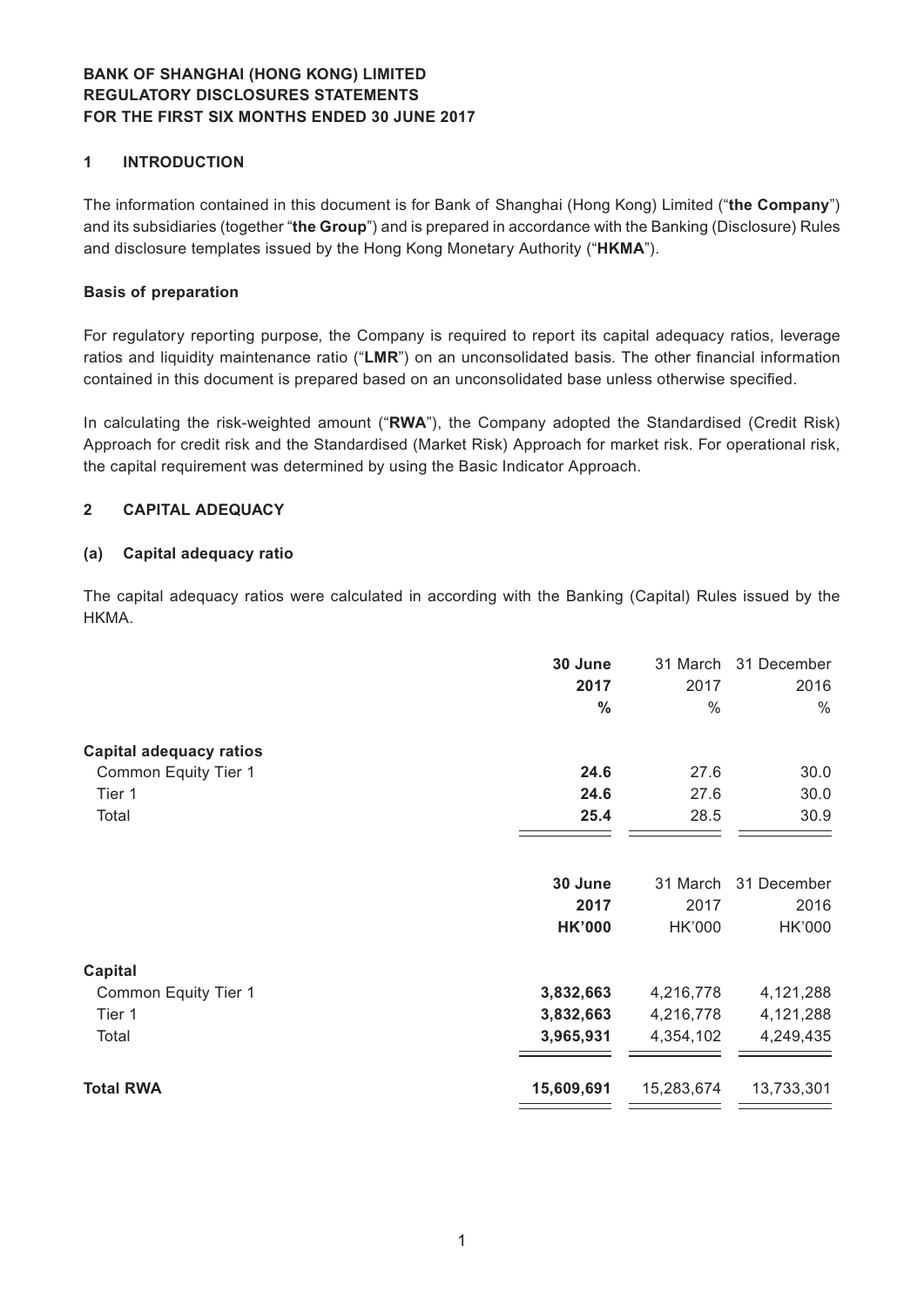#### **2 CAPITAL ADEQUACY (CONTINUED)**

#### **(b) Capital buffers**

The following capital buffer ratios applicable for the Company on an unconsolidated basis are as follows:

|                                               | As at<br><b>30 June 2017</b><br>$\frac{0}{0}$ | As at<br>31 December 2016<br>$\%$ |
|-----------------------------------------------|-----------------------------------------------|-----------------------------------|
| Capital conservation buffer ratio             | 1.250                                         | 0.625                             |
| Higher loss absorbency ratio                  |                                               |                                   |
| Countercyclical capital buffer ("CCyB") ratio | 0.505                                         | 0.253                             |
| <b>Total</b>                                  | 1.755                                         | 0.878                             |

#### **(c) Geographical Distribution of RWA related to Credit Exposures used in the Countercyclical Capital Buffer Ratio**

The table below sets out the geographical breakdown of the RWA of private sector credit exposures relevant for the computation of the countercyclical capital buffer.

|   |                      |                                                                       | As at 30 June 2017                                                                 |                        |                                          |
|---|----------------------|-----------------------------------------------------------------------|------------------------------------------------------------------------------------|------------------------|------------------------------------------|
|   | Jurisdiction (J)     | <b>Applicable</b><br><b>JCCyB</b> ratio in<br>effect<br>$\frac{0}{0}$ | <b>Total RWA used in</b><br>computation of<br><b>CCyB</b> ratio<br><b>HK\$'000</b> | <b>CCyB</b> ratio<br>℅ | <b>CCyB</b><br>amount<br><b>HK\$'000</b> |
|   | Hong Kong            | 1.25                                                                  | 4,049,890                                                                          |                        |                                          |
| 2 | Mainland China       | —                                                                     | 5,462,534                                                                          |                        |                                          |
| 3 | Chinese Taipei       | -                                                                     | 222,091                                                                            |                        |                                          |
| 4 | Germany              | —                                                                     | 10,663                                                                             |                        |                                          |
| 5 | Singapore            | —                                                                     | 126,402                                                                            |                        |                                          |
| 6 | Switzerland          | -                                                                     | 23,761                                                                             |                        |                                          |
|   | United Kingdom       | —                                                                     | 48,877                                                                             |                        |                                          |
| 8 | <b>United States</b> | —                                                                     | 71,042                                                                             |                        |                                          |
|   | <b>Total</b>         |                                                                       | 10,015,260                                                                         | 0.505                  | 50,624                                   |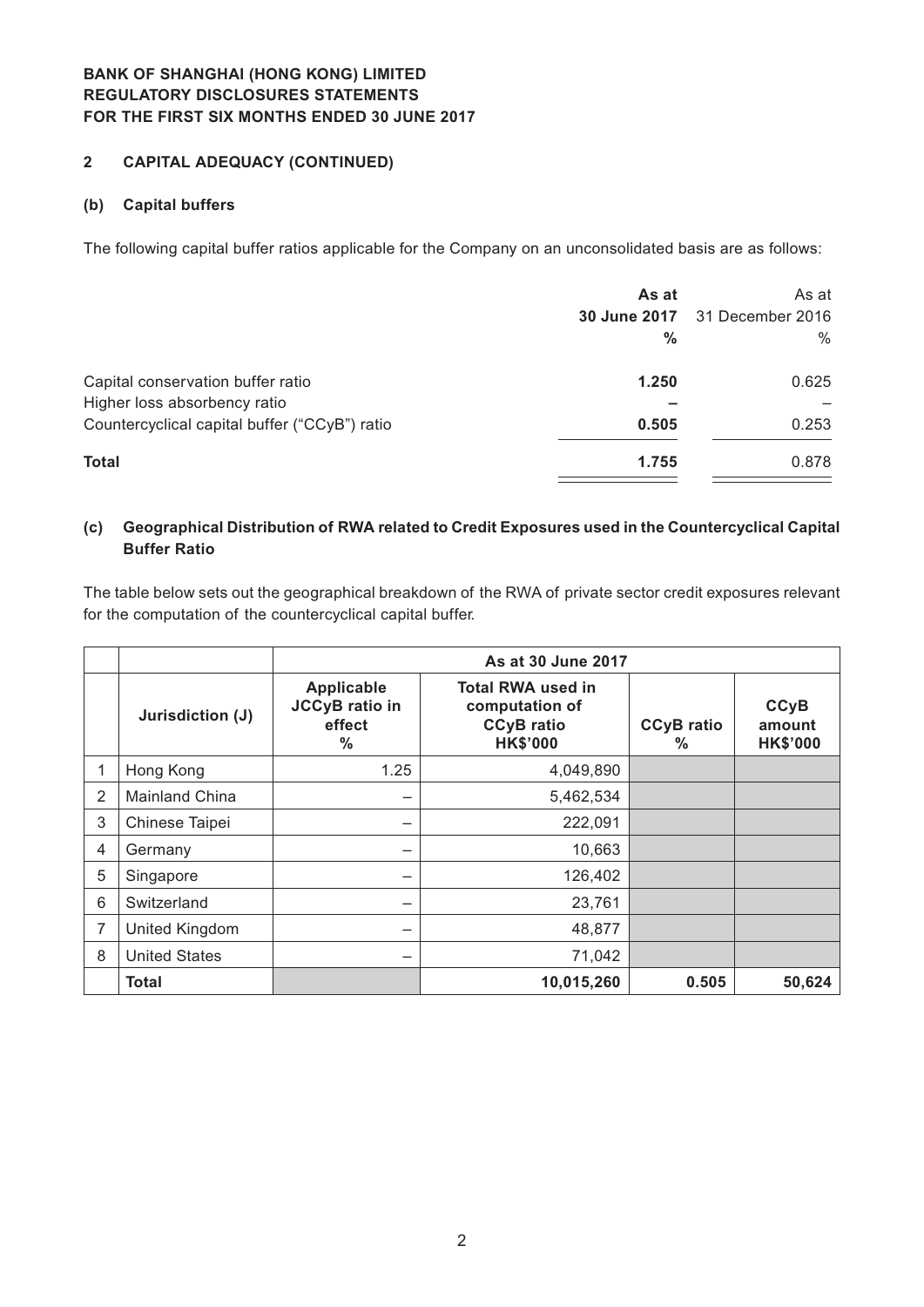#### **3 COMPOSITION OF CAPITAL**

#### **(a) Financial Statements and Regulatory Scope of Consolidation**

Capital adequacy ratios were calculated in accordance with the Capital Rules issued by the HKMA. The basis of consolidation for regulatory reporting purposes is different from the basis of consolidation for accounting purposes. As specified in a notice from the HKMA in accordance with Section 3C of the Capital Rules, the Company is only required to calculate capital adequacy ratio on an unconsolidated basis. Subsidiaries not included in consolidation for regulatory reporting purposes are companies that are authorised and supervised by a regulator and are subject to supervisory arrangements regarding the maintenance of adequate capital to support business activities comparable to those prescribed for authorized institutions under the Capital Rules and the Banking Ordinance. Details of subsidiaries that are not included in consolidation for regulatory reporting purposes are as follows:

| Name of companies                                  | <b>Principal activities</b> | <b>Total assets</b><br>as at<br>30 June 2017<br><b>HK\$'000</b> | <b>Total equity</b><br>as at<br>30 June 2017<br><b>HK\$'000</b> |
|----------------------------------------------------|-----------------------------|-----------------------------------------------------------------|-----------------------------------------------------------------|
|                                                    |                             |                                                                 |                                                                 |
| <b>BOSC International Company Limited</b>          | Corporate finance           | 871,460                                                         | 765,891                                                         |
| <b>BOSC International Securities Limited</b>       | Securities brokerage        | 10,000                                                          | 9,500                                                           |
| <b>BOSC International Asset Management Limited</b> | Asset management            | 5,000                                                           | 5,000                                                           |
| <b>BOSC</b> International Capital Limited          | Corporate finance           | 10,000                                                          | 10,000                                                          |
| <b>BOSC International Investment Limited</b>       | Investment trading          | 1.000                                                           | 1,000                                                           |
| BOSC International (Shenzhen) Limited              | Financial advisory          | 34,512                                                          | 34,512                                                          |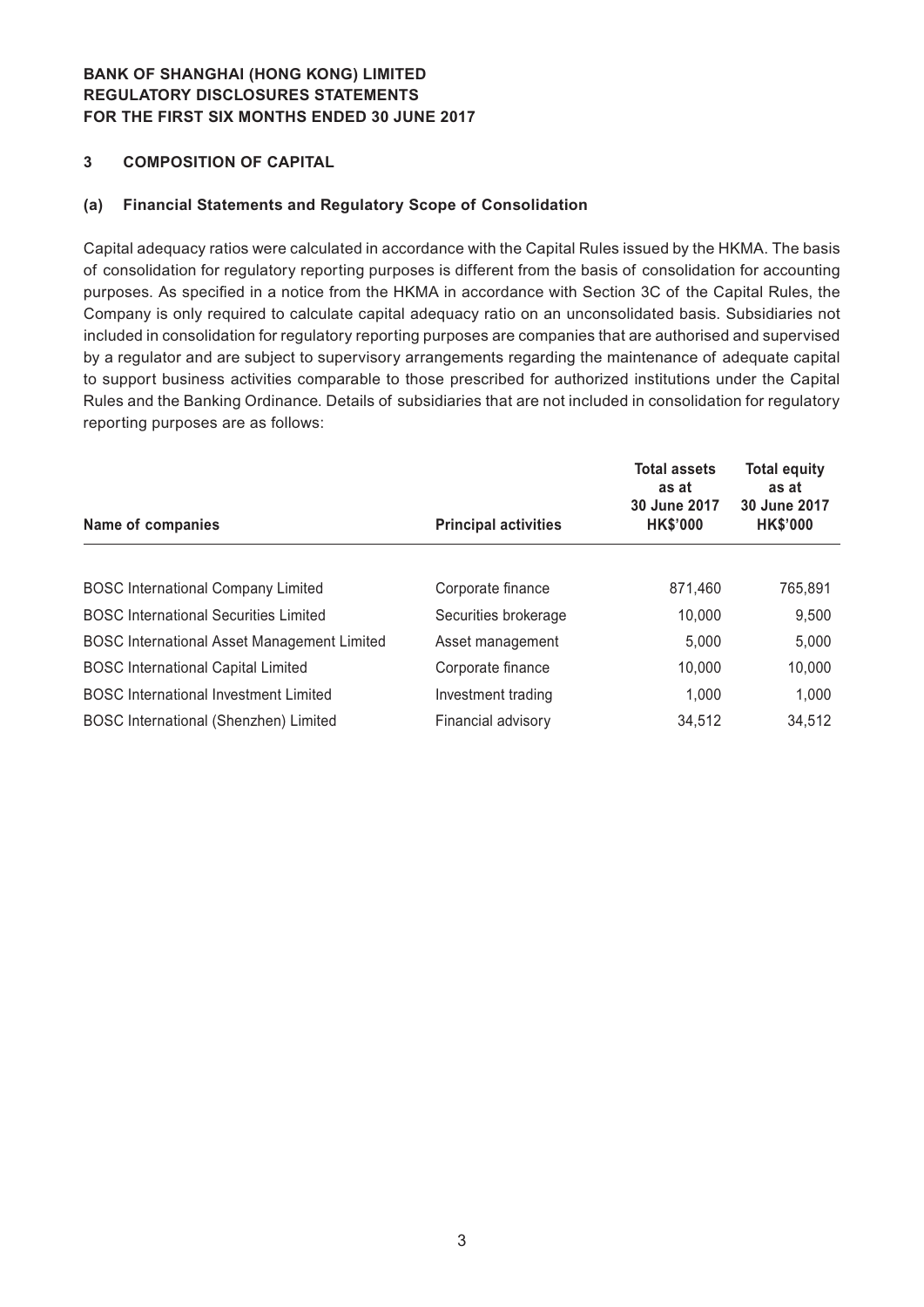## **3 COMPOSITION OF CAPITAL (CONTINUED)**

#### **(b) Capital Adequacy and Reconciliation of Regulatory Capital to the Balance Sheet**

### **Table 1 : Reconciliation of Regulatory Scope Consolidated Balance Sheet to Capital Components**

|                                                                               | <b>Balance sheet</b><br>as in published<br>disclosure<br>statements | <b>Under</b><br>regulatory<br>scope of<br>consolidation | <b>Cross</b><br>reference<br>to Capital<br><b>Disclosures</b> |
|-------------------------------------------------------------------------------|---------------------------------------------------------------------|---------------------------------------------------------|---------------------------------------------------------------|
|                                                                               | As at<br>30 June 2017                                               | As at<br>30 June 2017                                   |                                                               |
| <b>Assets</b>                                                                 | HK\$'000                                                            | HK\$'000                                                |                                                               |
| Cash and balances from banks and central bank                                 | 259,381                                                             | 102,055                                                 |                                                               |
| Placements with and advances to banks                                         | 7,280,493                                                           | 7,280,493                                               |                                                               |
| Derivative financial assets                                                   | 17                                                                  | 17                                                      |                                                               |
| Loans and advances to customers                                               | 13, 151, 525                                                        | 13, 151, 525                                            |                                                               |
| of which: collective impairment allowances reflected in<br>regulatory capital |                                                                     | 40,458                                                  | (1)                                                           |
| Investment securities                                                         | 1,699,951                                                           | 1,186,361                                               |                                                               |
| Investment in subsidiary                                                      |                                                                     | 780,000                                                 |                                                               |
| Property and equipment                                                        | 23,102                                                              | 18,919                                                  |                                                               |
| Intangible assets                                                             | 6,302                                                               | 6,069                                                   | (2)                                                           |
| Deferred tax assets                                                           | 9,129                                                               | 9,129                                                   | (3)                                                           |
| of which: deferred tax liabilities related to intangible assets               |                                                                     | 721                                                     | (4)                                                           |
| Other assets                                                                  | 144,021                                                             | 132,585                                                 |                                                               |
| <b>Total assets</b>                                                           | 22,573,921                                                          | 22,667,153                                              |                                                               |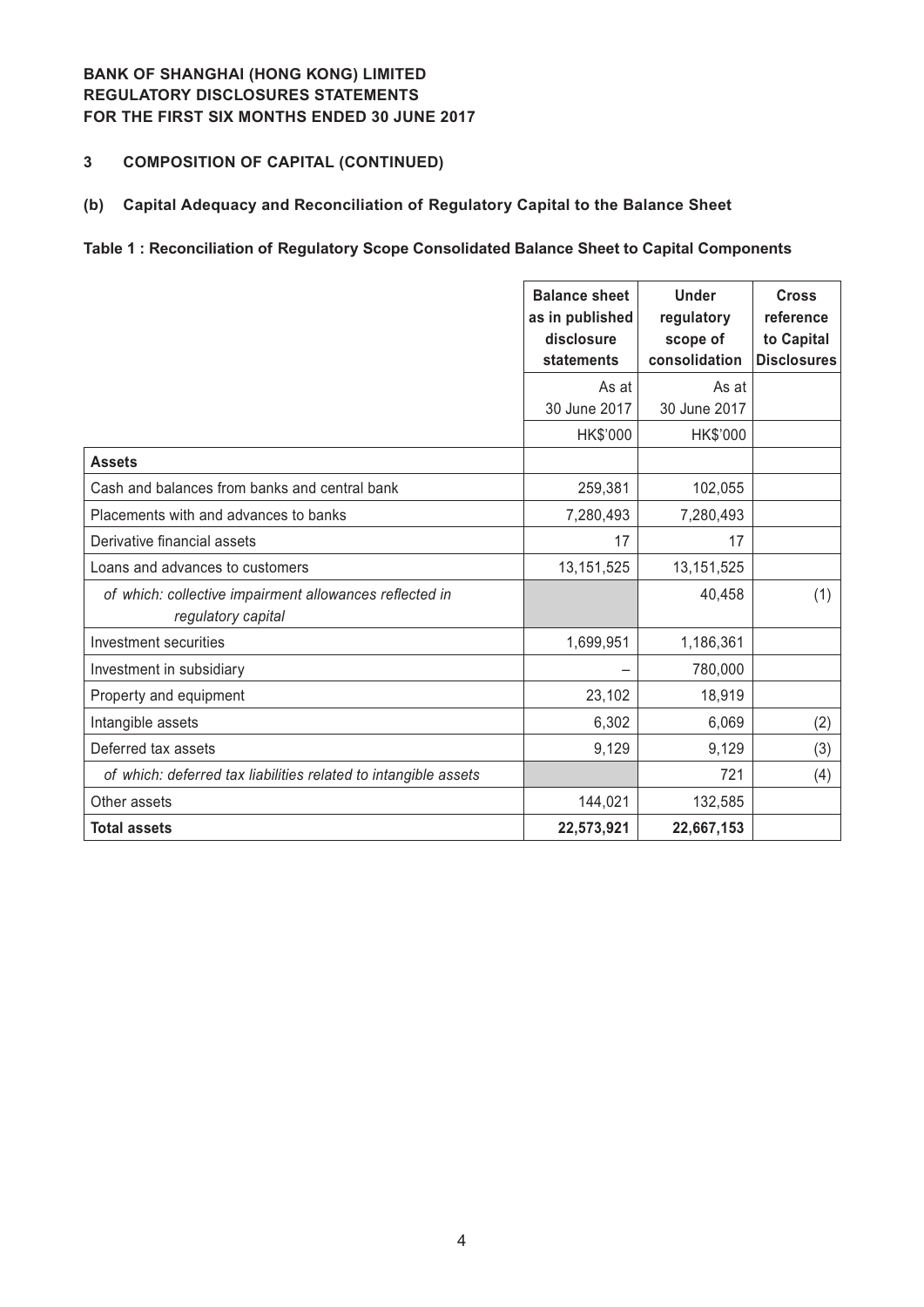# **3 COMPOSITION OF CAPITAL (CONTINUED)**

#### **(b) Capital Adequacy and Reconciliation of Regulatory Capital to the Balance Sheet (continued)**

#### **Table 1 : Reconciliation of Regulatory Scope Consolidated Balance Sheet to Capital Components (continued)**

|                                     | <b>Balance sheet</b><br>as in published<br>disclosure<br>statements | <b>Under</b><br>regulatory<br>scope of<br>consolidation | <b>Cross</b><br>reference<br>to Capital<br><b>Disclosures</b> |
|-------------------------------------|---------------------------------------------------------------------|---------------------------------------------------------|---------------------------------------------------------------|
|                                     | As at                                                               | As at                                                   |                                                               |
|                                     | 30 June 2017                                                        | 30 June 2017                                            |                                                               |
| <b>Liabilities</b>                  | HK\$'000                                                            | HK\$'000                                                |                                                               |
|                                     |                                                                     |                                                         |                                                               |
| Deposits from customers             | 12,326,843                                                          | 12,414,972                                              |                                                               |
| Deposits from banks                 | 3,080,239                                                           | 3,080,239                                               |                                                               |
| Derivative financial liabilities    | 24,276                                                              | 24,276                                                  |                                                               |
| Certificates of deposit issued      | 2,648,157                                                           | 2,648,157                                               |                                                               |
| Current tax payable                 | 24,505                                                              | 24,505                                                  |                                                               |
| Deferred tax liabilities            | 209                                                                 |                                                         |                                                               |
| Other liabilities                   | 182,716                                                             | 173,418                                                 |                                                               |
| <b>Total liabilities</b>            | 18,286,945                                                          | 18,365,567                                              |                                                               |
| <b>Equity</b>                       |                                                                     |                                                         |                                                               |
| Share capital                       | 4,000,000                                                           | 4,000,000                                               | (5)                                                           |
| Retained profits                    | 211,778                                                             | 219,242                                                 | (6)                                                           |
| Other reserves                      | 75,198                                                              | 82,344                                                  | (7)                                                           |
| of which: regulatory reserves       |                                                                     | 92,810                                                  | (8)                                                           |
| <b>Total equity</b>                 | 4,286,976                                                           | 4,301,586                                               |                                                               |
| <b>Total equity and liabilities</b> | 22,573,921                                                          | 22,667,153                                              |                                                               |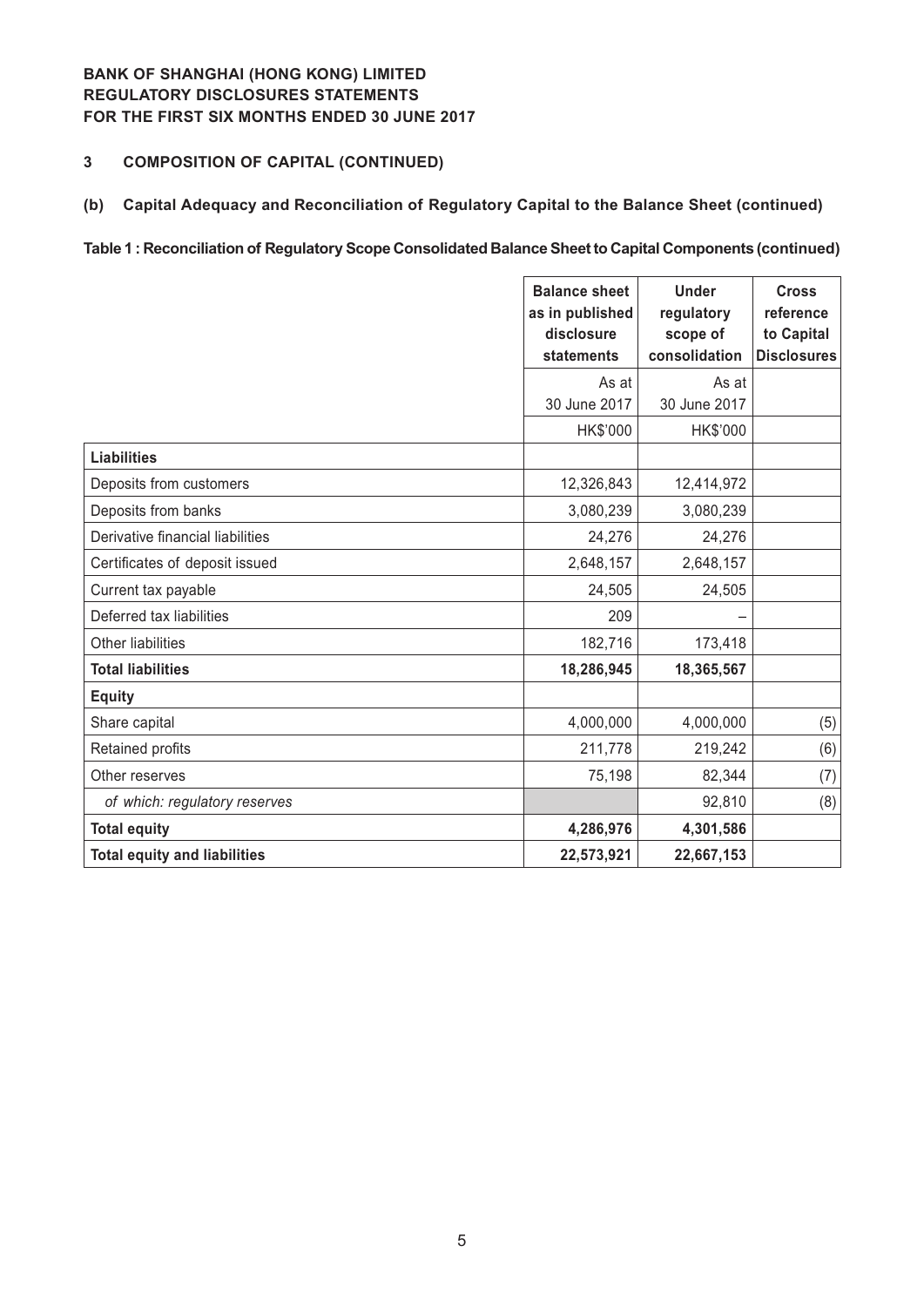#### **3 COMPOSITION OF CAPITAL (CONTINUED)**

### **(b) Capital Adequacy and Reconciliation of Regulatory Capital to the Balance Sheet (continued)**

#### **Table 2 : Capital Disclosures**

As the Company does not have any capital deduction qualified for transition arrangement under section 3 of Schedule 4H of the Banking (Capital) Rules ("**BCR**"), the Company has applied full capital deductions under BCR and the Company adopted this Capital Disclosures Template for making disclosures specified in the relevant subsections of section 24 of Banking (Disclosures) Rules.

|    |                                                                                                                  |                | <b>Cross</b>            |
|----|------------------------------------------------------------------------------------------------------------------|----------------|-------------------------|
|    |                                                                                                                  |                | reference to            |
|    |                                                                                                                  |                | <b>Balance Sheet</b>    |
|    |                                                                                                                  |                | HK\$'000 Reconciliation |
|    | <b>CET1 capital: instruments and reserves</b>                                                                    |                |                         |
| 1  | Directly issued qualifying CET1 capital instruments plus any related share premium                               | 4,000,000      | (5)                     |
| 2  | Retained earnings                                                                                                | 219,242        | (6)                     |
| 3  | Disclosed reserves                                                                                               | 82,344         | (7)                     |
| 4  | Directly issued capital subject to phase out from CET1 capital (only applicable to non-joint stock companies)    | Not applicable |                         |
| 5  | Minority interests arising from CET1 capital instruments issued by consolidated bank subsidiaries and held       | $\theta$       |                         |
|    | by third parties (amount allowed in CET1 capital of the consolidation group)                                     |                |                         |
| 6  | CET1 capital before regulatory deductions                                                                        | 4,301,586      |                         |
|    | <b>CET1 capital: regulatory deductions</b>                                                                       |                |                         |
| 7  | Valuation adjustments                                                                                            | 0              |                         |
| 8  | Goodwill (net of associated deferred tax liability)                                                              | $\theta$       |                         |
| 9  | Other intangible assets (net of associated deferred tax liability)                                               | 5,348          | $(2) - (4)$             |
| 10 | Deferred tax assets net of deferred tax liabilities                                                              | 9,850          | $(3) + (4)$             |
| 11 | Cash flow hedge reserve                                                                                          | 0              |                         |
| 12 | Excess of total EL amount over total eligible provisions under the IRB approach                                  | $\mathbf{0}$   |                         |
| 13 | Gain-on-sale arising from securitization transactions                                                            | 0              |                         |
| 14 | Gains and losses due to changes in own credit risk on fair valued liabilities                                    | 0              |                         |
| 15 | Defined benefit pension fund net assets (net of associated deferred tax liabilities)                             | 0              |                         |
| 16 | Investments in own CET1 capital instruments (if not already netted off paid-in capital on reported balance       | $\theta$       |                         |
|    | sheet)                                                                                                           |                |                         |
| 17 | Reciprocal cross-holdings in CET1 capital instruments                                                            | $\pmb{0}$      |                         |
| 18 | Insignificant capital investments in CET1 capital instruments issued by financial sector entities that are       | $\Omega$       |                         |
|    | outside the scope of regulatory consolidation (amount above 10% threshold)                                       |                |                         |
| 19 | Significant capital investments in CET1 capital instruments issued by financial sector entities that are outside | 360,915        |                         |
|    | the scope of regulatory consolidation (amount above 10% threshold)                                               |                |                         |
| 20 | Mortgage servicing rights (amount above 10% threshold)                                                           | Not applicable |                         |
| 21 | Deferred tax assets arising from temporary differences (amount above 10% threshold, net of related tax           | Not applicable |                         |
|    | liability)                                                                                                       |                |                         |
| 22 | Amount exceeding the 15% threshold                                                                               | Not applicable |                         |
| 23 | of which: significant investments in the common stock of financial sector entities                               | Not applicable |                         |
| 24 | of which: mortgage servicing rights                                                                              | Not applicable |                         |
| 25 | of which: deferred tax assets arising from temporary differences                                                 | Not applicable |                         |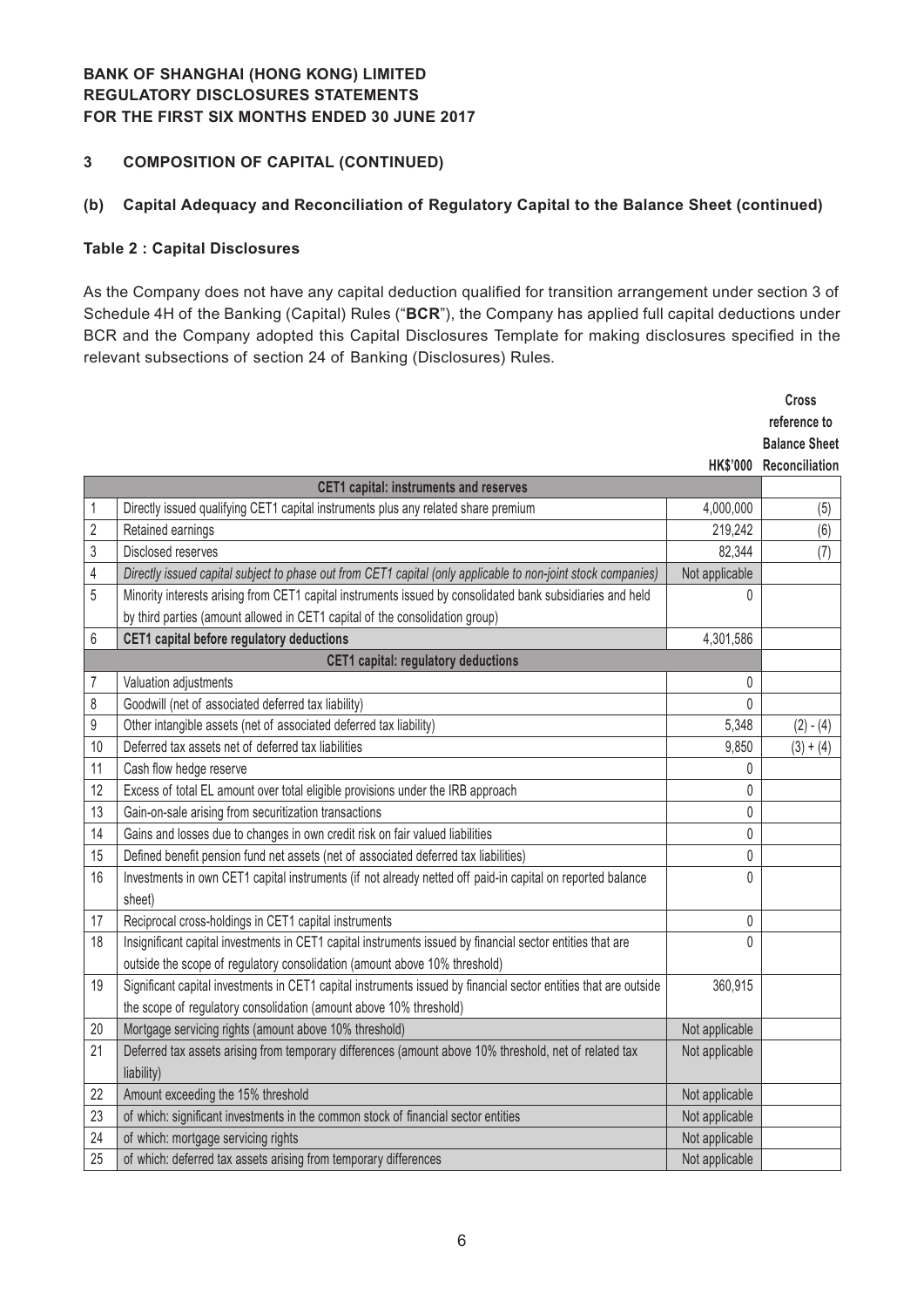# **3 COMPOSITION OF CAPITAL (CONTINUED)**

## **(b) Capital Adequacy and Reconciliation of Regulatory Capital to the Balance Sheet (continued)**

# **Table 2 : Capital Disclosures (continued)**

|                 |                                                                                                                   |                 | <b>Cross</b><br>reference to<br><b>Balance Sheet</b> |
|-----------------|-------------------------------------------------------------------------------------------------------------------|-----------------|------------------------------------------------------|
|                 |                                                                                                                   | <b>HK\$'000</b> | Reconciliation                                       |
| 26              | National specific regulatory adjustments applied to CET1 capital                                                  | 92,810          |                                                      |
| 26a             | Cumulative fair value gains arising from the revaluation of land and buildings (own-use and investment            | 0               |                                                      |
|                 | properties)                                                                                                       |                 |                                                      |
| 26 <sub>b</sub> | Regulatory reserve for general banking risks                                                                      | 92,810          | (8)                                                  |
| 26c             | Securitization exposures specified in a notice given by the Monetary Authority                                    | 0               |                                                      |
| 26d             | Cumulative losses below depreciated cost arising from the institution's holdings of land and buildings            | 0               |                                                      |
| 26e             | Capital shortfall of regulated non-bank subsidiaries                                                              | 0               |                                                      |
| 26f             | Capital investment in a connected company which is a commercial entity (amount above 15% of the                   | 0               |                                                      |
|                 | reporting institution's capital base)                                                                             |                 |                                                      |
| 27              | Regulatory deductions applied to CET1 capital due to insufficient AT1 capital and Tier 2 capital to cover         | 0               |                                                      |
|                 | deductions                                                                                                        |                 |                                                      |
| 28              | Total regulatory deductions to CET1 capital                                                                       | 468,923         |                                                      |
| 29              | <b>CET1</b> capital                                                                                               | 3,832,663       |                                                      |
|                 | AT1 capital: instruments                                                                                          |                 |                                                      |
| 30              | Qualifying AT1 capital instruments plus any related share premium                                                 | 0               |                                                      |
| 31              | of which: classified as equity under applicable accounting standards                                              | 0               |                                                      |
| 32              | of which: classified as liabilities under applicable accounting standards                                         | 0               |                                                      |
| 33              | Capital instruments subject to phase out arrangements from AT1 capital                                            | 0               |                                                      |
| 34              | AT1 capital instruments issued by consolidated bank subsidiaries and held by third parties (amount allowed        | 0               |                                                      |
|                 | in AT1 capital of the consolidation group)                                                                        |                 |                                                      |
| 35              | of which: AT1 capital instruments issued by subsidiaries subject to phase out arrangements                        | 0               |                                                      |
| 36              | AT1 capital before regulatory deductions                                                                          | 0               |                                                      |
|                 | AT1 capital: regulatory deductions                                                                                |                 |                                                      |
| 37              | Investments in own AT1 capital instruments                                                                        | 0               |                                                      |
| 38              | Reciprocal cross-holdings in AT1 capital instruments                                                              | 0               |                                                      |
| 39              | Insignificant capital investments in AT1 capital instruments issued by financial sector entities that are outside | 0               |                                                      |
|                 | the scope of regulatory consolidation (amount above 10% threshold)                                                |                 |                                                      |
| 40              | Significant capital investments in AT1 capital instruments issued by financial sector entities that are outside   | 0               |                                                      |
|                 | the scope of regulatory consolidation                                                                             |                 |                                                      |
| 41              | National specific regulatory adjustments applied to AT1 capital                                                   | 0               |                                                      |
| 42              | Regulatory deductions applied to AT1 capital due to insufficient Tier 2 capital to cover deductions               | 0               |                                                      |
| 43              | Total regulatory deductions to AT1 capital                                                                        | 0               |                                                      |
| 44              | AT1 capital                                                                                                       | 0               |                                                      |
| 45              | Tier 1 capital (Tier $1 = CET1 + AT1$ )                                                                           | 3,832,663       |                                                      |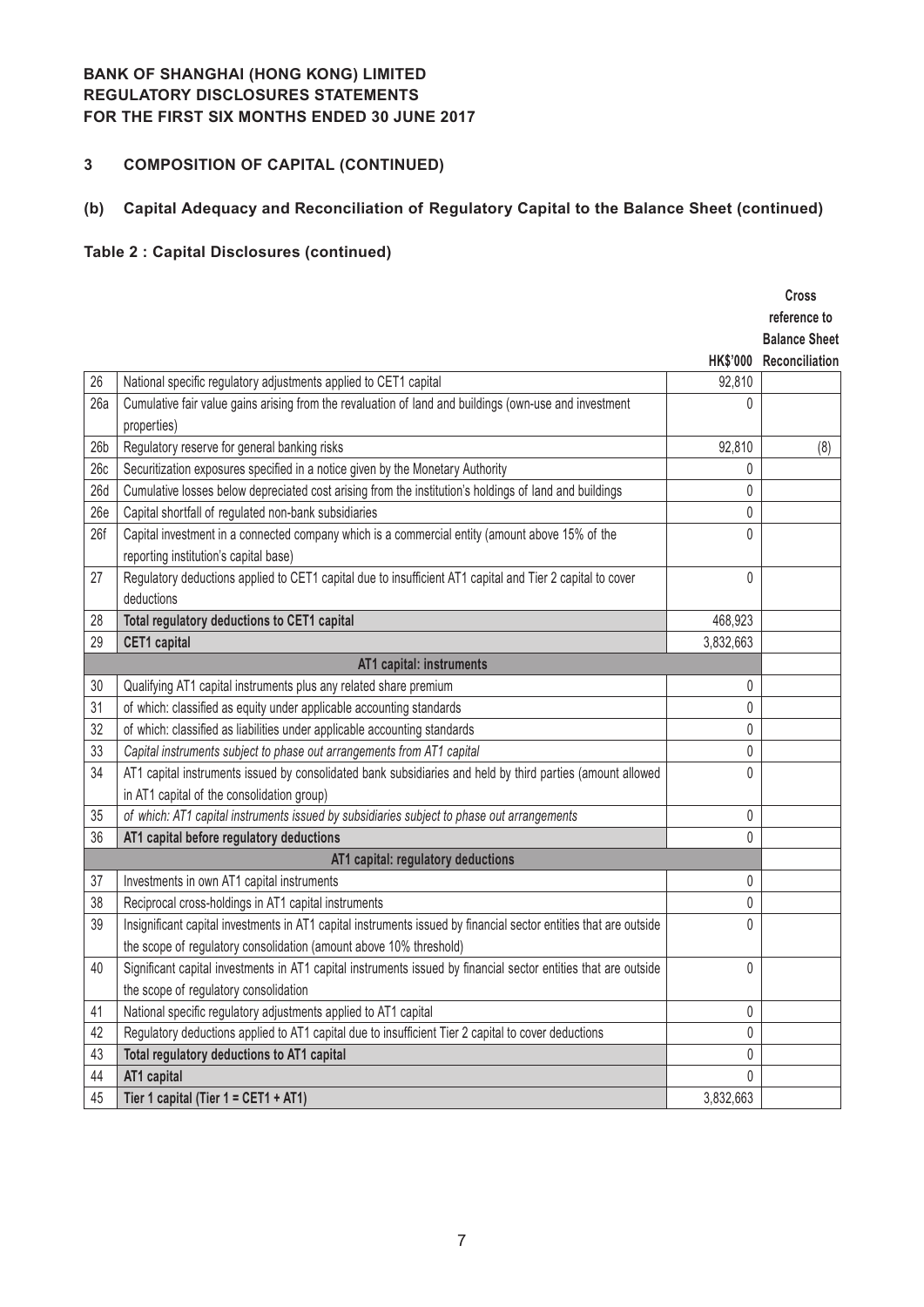# **3 COMPOSITION OF CAPITAL (CONTINUED)**

## **(b) Capital Adequacy and Reconciliation of Regulatory Capital to the Balance Sheet (continued)**

# **Table 2 : Capital Disclosures (continued)**

|     |                                                                                                                    |                 | <b>Cross</b>         |
|-----|--------------------------------------------------------------------------------------------------------------------|-----------------|----------------------|
|     |                                                                                                                    |                 | reference to         |
|     |                                                                                                                    |                 | <b>Balance Sheet</b> |
|     |                                                                                                                    | <b>HK\$'000</b> | Reconciliation       |
|     | Tier 2 capital: instruments and provisions                                                                         |                 |                      |
| 46  | Qualifying Tier 2 capital instruments plus any related share premium                                               | 0               |                      |
| 47  | Capital instruments subject to phase out arrangements from Tier 2 capital                                          | 0               |                      |
| 48  | Tier 2 capital instruments issued by consolidated bank subsidiaries and held by third parties (amount              | $\Omega$        |                      |
|     | allowed in Tier 2 capital of the consolidation group)                                                              |                 |                      |
| 49  | of which: capital instruments issued by subsidiaries subject to phase out arrangements                             | 0               |                      |
| 50  | Collective impairment allowances and regulatory reserve for general banking risks eligible for inclusion in        | 133,268         | $(1) + (8)$          |
|     | Tier 2 capital                                                                                                     |                 |                      |
| 51  | Tier 2 capital before regulatory deductions                                                                        | 133,268         |                      |
|     | Tier 2 capital: regulatory deductions                                                                              |                 |                      |
| 52  | Investments in own Tier 2 capital instruments                                                                      | 0               |                      |
| 53  | Reciprocal cross-holdings in Tier 2 capital instruments                                                            | $\Omega$        |                      |
| 54  | Insignificant capital investments in Tier 2 capital instruments issued by financial sector entities that are       | $\mathbf{0}$    |                      |
|     | outside the scope of regulatory consolidation (amount above 10% threshold)                                         |                 |                      |
| 55  | Significant capital investments in Tier 2 capital instruments issued by financial sector entities that are outside | 0               |                      |
|     | the scope of regulatory consolidation                                                                              |                 |                      |
| 56  | National specific regulatory adjustments applied to Tier 2 capital                                                 | 0               |                      |
| 56a | Add back of cumulative fair value gains arising from the revaluation of land and buildings (own-use and            | $\mathbf{0}$    |                      |
|     | investment properties) eligible for inclusion in Tier 2 capital                                                    |                 |                      |
| 57  | Total regulatory deductions to Tier 2 capital                                                                      | 0               |                      |
| 58  | Tier 2 capital                                                                                                     | 133,268         |                      |
| 59  | Total capital (Total capital = Tier 1 + Tier 2)                                                                    | 3,965,931       |                      |
| 60  | Total risk weighted assets                                                                                         | 15,609,691      |                      |
|     | Capital ratios (as a percentage of risk weighted assets)                                                           |                 |                      |
| 61  | CET1 capital ratio                                                                                                 | 24.55%          |                      |
| 62  | Tier 1 capital ratio                                                                                               | 24.55%          |                      |
| 63  | Total capital ratio                                                                                                | 25.41%          |                      |
| 64  | Institution specific buffer requirement (minimum CET1 capital requirement as specified in s.3B of the BCR          | 6.26%           |                      |
|     | plus capital conservation buffer plus countercyclical buffer requirements plus G-SIB or D-SIB requirements)        |                 |                      |
| 65  | of which: capital conservation buffer requirement                                                                  | 1.250%          |                      |
| 66  | of which: bank specific countercyclical buffer requirement                                                         | 0.505%          |                      |
| 67  | of which: G-SIB or D-SIB buffer requirement                                                                        | 0.00%           |                      |
| 68  | CET1 capital surplus over the minimum CET1 requirement and any CET1 capital used to meet the Tier 1                | 17.41%          |                      |
|     | and Total capital requirement under s.3B of the BCR                                                                |                 |                      |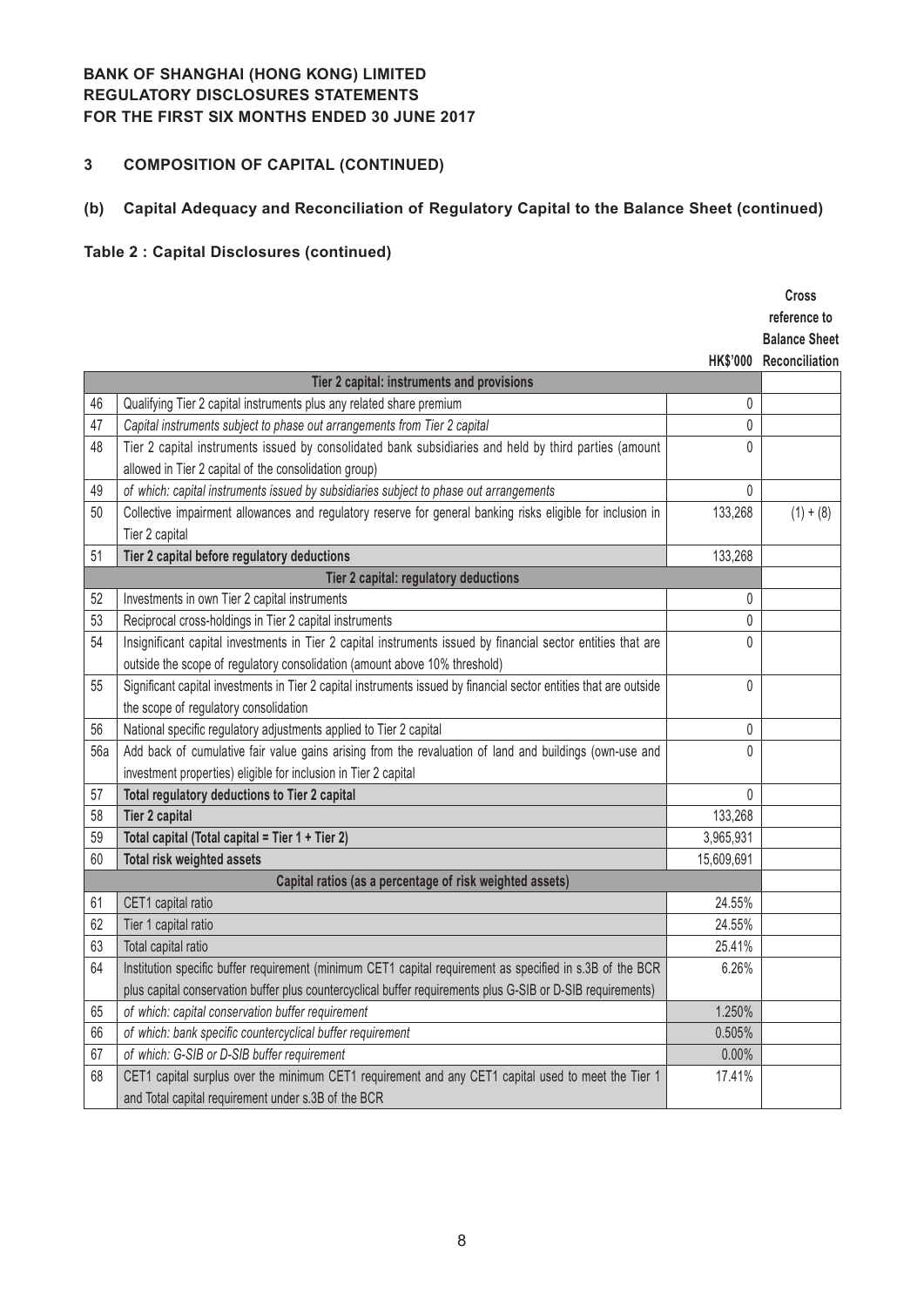## **3 COMPOSITION OF CAPITAL (CONTINUED)**

# **(b) Capital Adequacy and Reconciliation of Regulatory Capital to the Balance Sheet (continued)**

# **Table 2 : Capital Disclosures (continued)**

|    |                                                                                                                  |                | <b>Cross</b>            |
|----|------------------------------------------------------------------------------------------------------------------|----------------|-------------------------|
|    |                                                                                                                  |                | reference to            |
|    |                                                                                                                  |                | <b>Balance Sheet</b>    |
|    |                                                                                                                  |                | HK\$'000 Reconciliation |
|    | National minima (if different from Basel 3 minimum)                                                              |                |                         |
| 69 | National CET1 minimum ratio                                                                                      | Not applicable |                         |
| 70 | National Tier 1 minimum ratio                                                                                    | Not applicable |                         |
| 71 | National Total capital minimum ratio                                                                             | Not applicable |                         |
|    | Amounts below the thresholds for deduction (before risk weighting)                                               |                |                         |
| 72 | Insignificant capital investments in CET1 capital instruments, AT1 capital instruments and Tier 2 capital        | $\Omega$       |                         |
|    | instruments issued by financial sector entities that are outside the scope of regulatory consolidation           |                |                         |
| 73 | Significant capital investments in CET1 capital instruments issued by financial sector entities that are outside | 419,358        |                         |
|    | the scope of regulatory consolidation                                                                            |                |                         |
| 74 | Mortgage servicing rights (net of related tax liability)                                                         | Not applicable |                         |
| 75 | Deferred tax assets arising from temporary differences (net of related tax liability)                            | Not applicable |                         |
|    | Applicable caps on the inclusion of provisions in Tier 2 capital                                                 |                |                         |
| 76 | Provisions eligible for inclusion in Tier 2 in respect of exposures subject to the basic approach and the        | 133,268        |                         |
|    | standardized (credit risk) approach (prior to application of cap)                                                |                |                         |
| 77 | Cap on inclusion of provisions in Tier 2 under the basic approach and the standardized (credit risk)             | 176,639        |                         |
|    | approach                                                                                                         |                |                         |
| 78 | Provisions eligible for inclusion in Tier 2 in respect of exposures subject to the IRB approach (prior to        | $\mathbf{0}$   |                         |
|    | application of cap)                                                                                              |                |                         |
| 79 | Cap for inclusion of provisions in Tier 2 under the IRB approach                                                 | 0              |                         |
|    | Capital instruments subject to phase-out arrangements (only applicable between 1 Jan 2018 and 1 Jan 2022)        |                |                         |
| 80 | Current cap on CET1 capital instruments subject to phase out arrangements                                        | Not applicable |                         |
| 81 | Amount excluded from CET1 due to cap (excess over cap after redemptions and maturities)                          | Not applicable |                         |
| 82 | Current cap on AT1 capital instruments subject to phase out arrangements                                         | 0              |                         |
| 83 | Amount excluded from AT1 capital due to cap (excess over cap after redemptions and maturities)                   | 0              |                         |
| 84 | Current cap on Tier 2 capital instruments subject to phase out arrangements                                      | 0              |                         |
| 85 | Amount excluded from Tier 2 capital due to cap (excess over cap after redemptions and maturities)                | 0              |                         |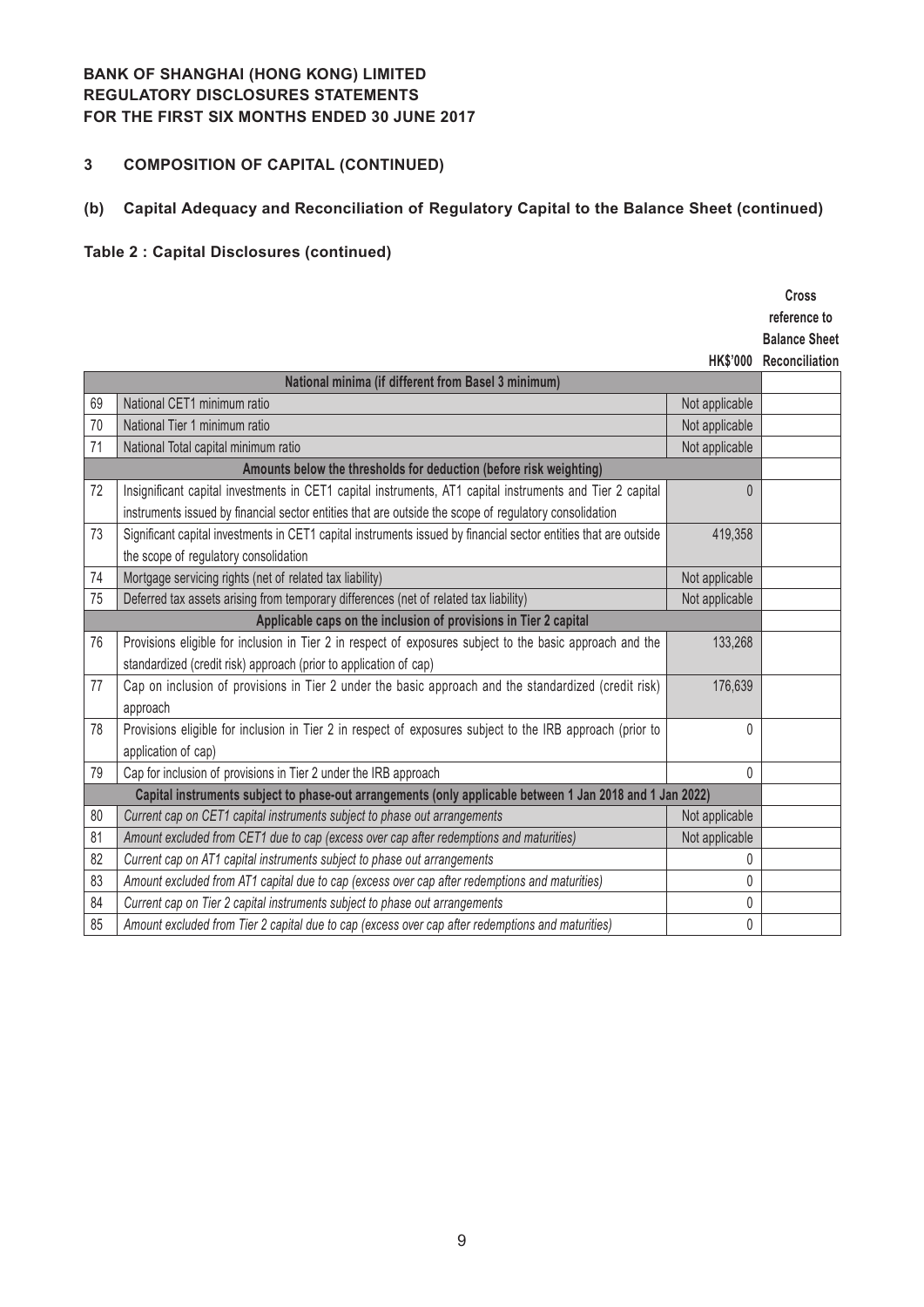## **3 COMPOSITION OF CAPITAL (CONTINUED)**

## **(b) Capital Adequacy and Reconciliation of Regulatory Capital to the Balance Sheet (continued)**

#### **Notes to the Table 2:**

Elements where a more conservative definition has been applied in the BCR relative to that set out in Basel III capital standards:

| <b>Row</b><br>No. | <b>Description</b>                                                                                                                                                                                                                                                                                                                                                                                                                                                                                                                                                                                                                                                                                                                                                                                                                                                                                                                                                                                                                                                                                                                                                                                                                                                                                                                               | Hong Kong basis | <b>Basel III basis</b> |  |  |
|-------------------|--------------------------------------------------------------------------------------------------------------------------------------------------------------------------------------------------------------------------------------------------------------------------------------------------------------------------------------------------------------------------------------------------------------------------------------------------------------------------------------------------------------------------------------------------------------------------------------------------------------------------------------------------------------------------------------------------------------------------------------------------------------------------------------------------------------------------------------------------------------------------------------------------------------------------------------------------------------------------------------------------------------------------------------------------------------------------------------------------------------------------------------------------------------------------------------------------------------------------------------------------------------------------------------------------------------------------------------------------|-----------------|------------------------|--|--|
|                   | Other intangible assets (net of associated deferred                                                                                                                                                                                                                                                                                                                                                                                                                                                                                                                                                                                                                                                                                                                                                                                                                                                                                                                                                                                                                                                                                                                                                                                                                                                                                              | 5,348           | 5,348                  |  |  |
|                   | tax liability)                                                                                                                                                                                                                                                                                                                                                                                                                                                                                                                                                                                                                                                                                                                                                                                                                                                                                                                                                                                                                                                                                                                                                                                                                                                                                                                                   |                 |                        |  |  |
|                   | Explanation                                                                                                                                                                                                                                                                                                                                                                                                                                                                                                                                                                                                                                                                                                                                                                                                                                                                                                                                                                                                                                                                                                                                                                                                                                                                                                                                      |                 |                        |  |  |
| 9                 | As set out in paragraph 87 of the Basel III text issued by the Basel Committee (December<br>2010), mortgage servicing rights (MSRs) may be given limited recognition in CET1 capital<br>(and hence be excluded from deduction from CET1 capital up to the specified threshold). In<br>Hong Kong, an AI is required to follow the accounting treatment of including MSRs as part of<br>intangible assets reported in the AI's financial statements and to deduct MSRs in full from<br>CET1 capital. Therefore, the amount to be deducted as reported in row 9 may be greater than<br>that required under Basel III. The amount reported under the column "Basel III basis" in this<br>box represents the amount reported in row 9 (i.e. the amount reported under the "Hong Kong<br>basis") adjusted by reducing the amount of MSRs to be deducted to the extent not in excess<br>of the 10% threshold set for MSRs and the aggregate 15% threshold set for MSRs, DTAs<br>arising from temporary differences and significant investments in CET1 capital instruments<br>issued by financial sector entities (excluding those that are loans, facilities or other credit<br>exposures to connected companies) under Basel III.                                                                                                                     |                 |                        |  |  |
|                   | Deferred tax assets net of deferred tax liabilities                                                                                                                                                                                                                                                                                                                                                                                                                                                                                                                                                                                                                                                                                                                                                                                                                                                                                                                                                                                                                                                                                                                                                                                                                                                                                              | 9,850           | 9,850                  |  |  |
| 10                | Explanation<br>As set out in paragraphs 69 and 87 of the Basel III text issued by the Basel Committee<br>(December 2010), DTAs that rely on future profitability of the bank to be realized are to be<br>deducted, whereas DTAs which relate to temporary differences may be given limited<br>recognition in CET1 capital (and hence be excluded from deduction from CET1 capital up to<br>the specified threshold). In Hong Kong, an AI is required to deduct all DTAs in full, irrespective<br>of their origin, from CET1 capital. Therefore, the amount to be deducted as reported in row<br>10 may be greater than that required under Basel III.<br>The amount reported under the column "Basel III basis" in this box represents the amount<br>reported in row 10 (i.e. the amount reported under the "Hong Kong basis") adjusted by<br>reducing the amount of DTAs to be deducted which relate to temporary differences to the<br>extent not in excess of the 10% threshold set for DTAs arising from temporary differences and<br>the aggregate 15% threshold set for MSRs, DTAs arising from temporary differences and<br>significant investments in CET1 capital instruments issued by financial sector entities<br>(excluding those that are loans, facilities and other credit exposures to connected companies)<br>under Basel III. |                 |                        |  |  |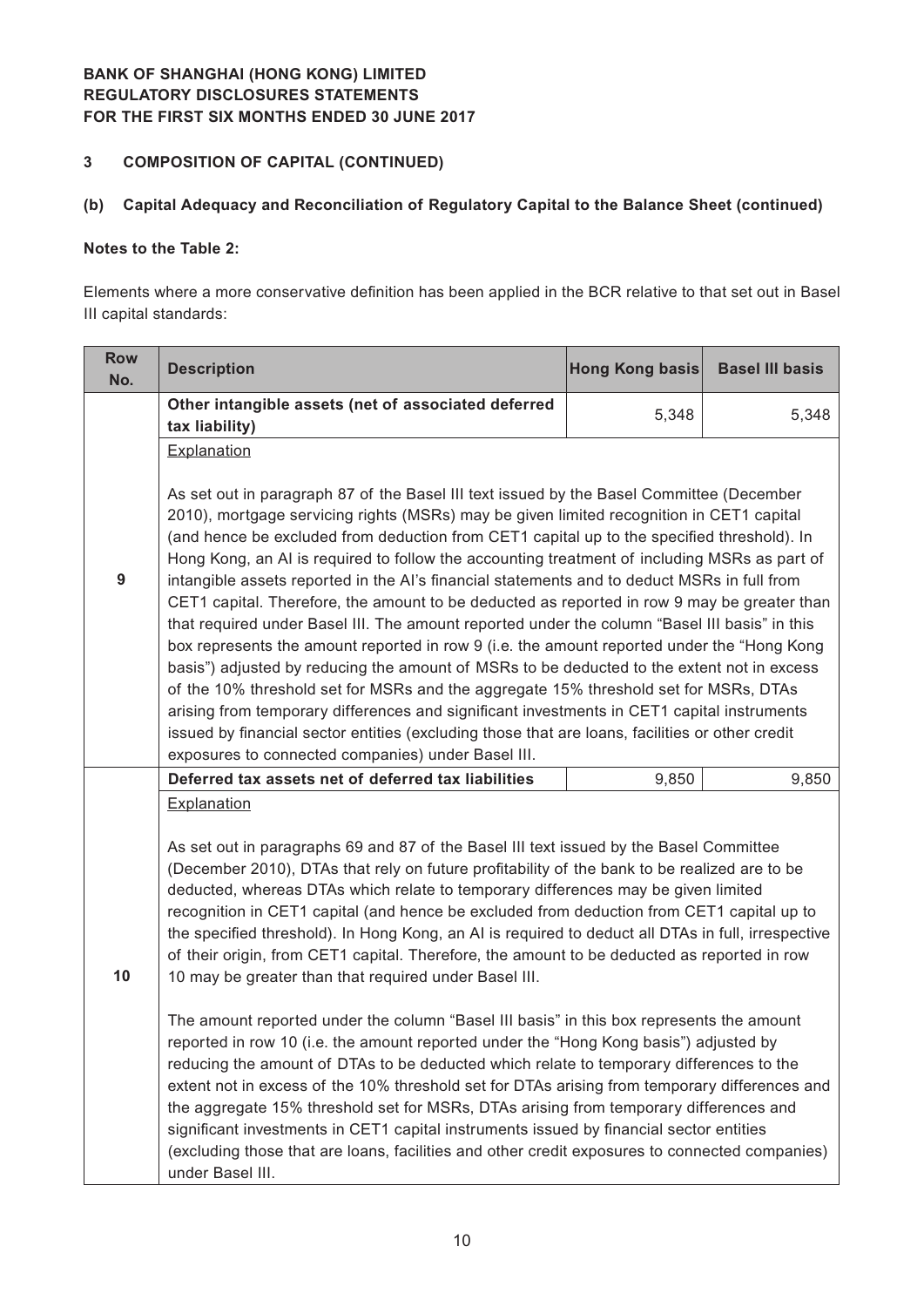# **3 COMPOSITION OF CAPITAL (CONTINUED)**

### **(b) Capital Adequacy and Reconciliation of Regulatory Capital to the Balance Sheet (continued)**

#### **Notes to the Table 2: (continued)**

| <b>Row</b><br>No. | <b>Description</b>                                                                                                                                                                                                                                                                                                                                                                                                                                                                                                                                                                                                                                                                                                                                                                                                                                                                                                                                                                                                                                                                                                                                                                                                                                                                                                           | Hong Kong basis | <b>Basel III basis</b> |  |  |  |  |  |
|-------------------|------------------------------------------------------------------------------------------------------------------------------------------------------------------------------------------------------------------------------------------------------------------------------------------------------------------------------------------------------------------------------------------------------------------------------------------------------------------------------------------------------------------------------------------------------------------------------------------------------------------------------------------------------------------------------------------------------------------------------------------------------------------------------------------------------------------------------------------------------------------------------------------------------------------------------------------------------------------------------------------------------------------------------------------------------------------------------------------------------------------------------------------------------------------------------------------------------------------------------------------------------------------------------------------------------------------------------|-----------------|------------------------|--|--|--|--|--|
|                   | Significant capital investments in CET1 capital<br>instruments issued by financial sector entities that<br>are outside the scope of regulatory consolidation<br>(amount above 10% threshold)                                                                                                                                                                                                                                                                                                                                                                                                                                                                                                                                                                                                                                                                                                                                                                                                                                                                                                                                                                                                                                                                                                                                 | 360,915         | 360,642                |  |  |  |  |  |
| 19                | Explanation<br>For the purpose of determining the total amount of significant capital investments in CET1<br>capital instruments issued by financial sector entities, an AI is required to aggregate any<br>amount of loans, facilities or other credit exposures provided by it to any of its connected<br>companies, where the connected company is a financial sector entity, as if such loans,<br>facilities or other credit exposures were direct holdings, indirect holdings or synthetic holdings<br>of the AI in the capital instruments of the financial sector entity, except where the AI<br>demonstrates to the satisfaction of the Monetary Authority that any such loan was made, any<br>such facility was granted, or any such other credit exposure was incurred, in the ordinary<br>course of the Al's business.<br>Therefore, the amount to be deducted as reported in row 19 may be greater than that<br>required under Basel III. The amount reported under the column "Basel III basis" in this box<br>represents the amount reported in row 19 (i.e. the amount reported under the "Hong Kong<br>basis") adjusted by excluding the aggregate amount of loans, facilities or other credit<br>exposures to the AI's connected companies which were subject to deduction under the Hong<br>Kong approach. |                 |                        |  |  |  |  |  |
|                   | Remarks:<br>The amount of the 10% / 15% thresholds mentioned above is calculated based on the amount of CET1<br>capital determined under the Banking (Capital) Rules.                                                                                                                                                                                                                                                                                                                                                                                                                                                                                                                                                                                                                                                                                                                                                                                                                                                                                                                                                                                                                                                                                                                                                        |                 |                        |  |  |  |  |  |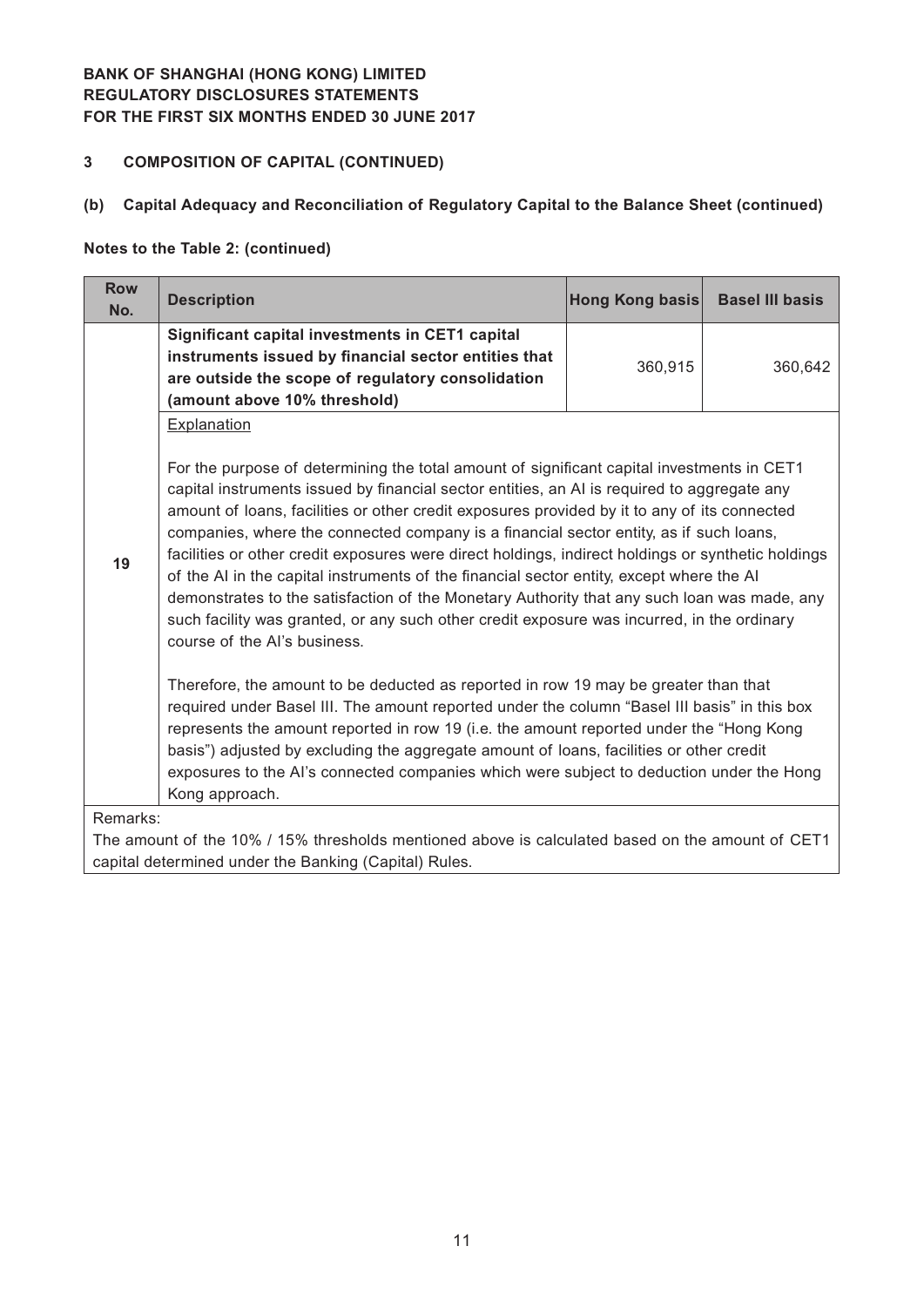# **3 COMPOSITION OF CAPITAL (CONTINUED)**

## **(c) Main Features of Capital Instruments**

| 1              | <b>Issuer</b>                                                                                      | Bank of Shanghai (Hong<br>Kong) Limited | Bank of Shanghai (Hong<br>Kong) Limited |
|----------------|----------------------------------------------------------------------------------------------------|-----------------------------------------|-----------------------------------------|
| $\overline{2}$ | Unique identifier (eg CUSIP, ISIN or Bloomberg identifier for private<br>placement)                | <b>NA</b>                               | <b>NA</b>                               |
| 3              | Governing law(s) of the instrument                                                                 | Hong Kong                               | Hong Kong                               |
|                | Regulatory treatment                                                                               |                                         |                                         |
| 4              | <b>Transitional Basel III rules</b>                                                                | Common Equity Tier 1                    | Common Equity Tier 1                    |
| 5              | Post-transitional Basel III rules                                                                  | Common Equity Tier 1                    | Common Equity Tier 1                    |
| 6              | Eligible at solo/group/group & solo                                                                | Solo                                    | Solo                                    |
| 7              | Instrument type (types to be specified by each jurisdiction)                                       | Ordinary shares                         | Ordinary shares                         |
| 8              | Amount recognised in regulatory capital (Currency in million, as of<br>most recent reporting date) | HK\$2,200 million                       | HK\$1,800 million                       |
| 9              | Par value of instrument                                                                            | HK\$10 each                             | RMB10 each                              |
| 10             | Accounting classification                                                                          | Shareholders' equity                    | Shareholders' equity                    |
| 11             | Original date of issuance                                                                          | 12/2/1974                               | 3/1/2014                                |
| 12             | Perpetual or dated                                                                                 | Perpetual                               | Perpetual                               |
| 13             | Original maturity date                                                                             | No maturity                             | No maturity                             |
| 14             | Issuer call subject to prior supervisory approval                                                  | <b>No</b>                               | <b>No</b>                               |
| 15             | Optional call date, contingent call dates and redemption amount                                    | Not applicable                          | Not applicable                          |
| 16             | Subsequent call dates, if applicable                                                               | Not applicable                          | Not applicable                          |
|                | Coupons/dividends                                                                                  |                                         |                                         |
| 17             | Fixed or floating dividend/coupon                                                                  | Floating                                | Floating                                |
| 18             | Coupon rate and any related index                                                                  | Not applicable                          | Not applicable                          |
| 19             | Existence of a dividend stopper                                                                    | <b>No</b>                               | <b>No</b>                               |
| 20             | Fully discretionary, partially discretionary or mandatory                                          | Fully discretionary                     | Fully discretionary                     |
| 21             | Existence of step up or other incentive to redeem                                                  | <b>No</b>                               | No                                      |
| 22             | Noncumulative or cumulative                                                                        | Noncumulative                           | Noncumulative                           |
| 23             | Convertible or non-convertible                                                                     | Non-convertible                         | Non-convertible                         |
| 24             | If convertible, conversion trigger(s)                                                              | Not applicable                          | Not applicable                          |
| 25             | If convertible, fully or partially                                                                 | Not applicable                          | Not applicable                          |
| 26             | If convertible, conversion rate                                                                    | Not applicable                          | Not applicable                          |
| 27             | If convertible, mandatory or optional conversion                                                   | Not applicable                          | Not applicable                          |
| 28             | If convertible, specify instrument type convertible into                                           | Not applicable                          | Not applicable                          |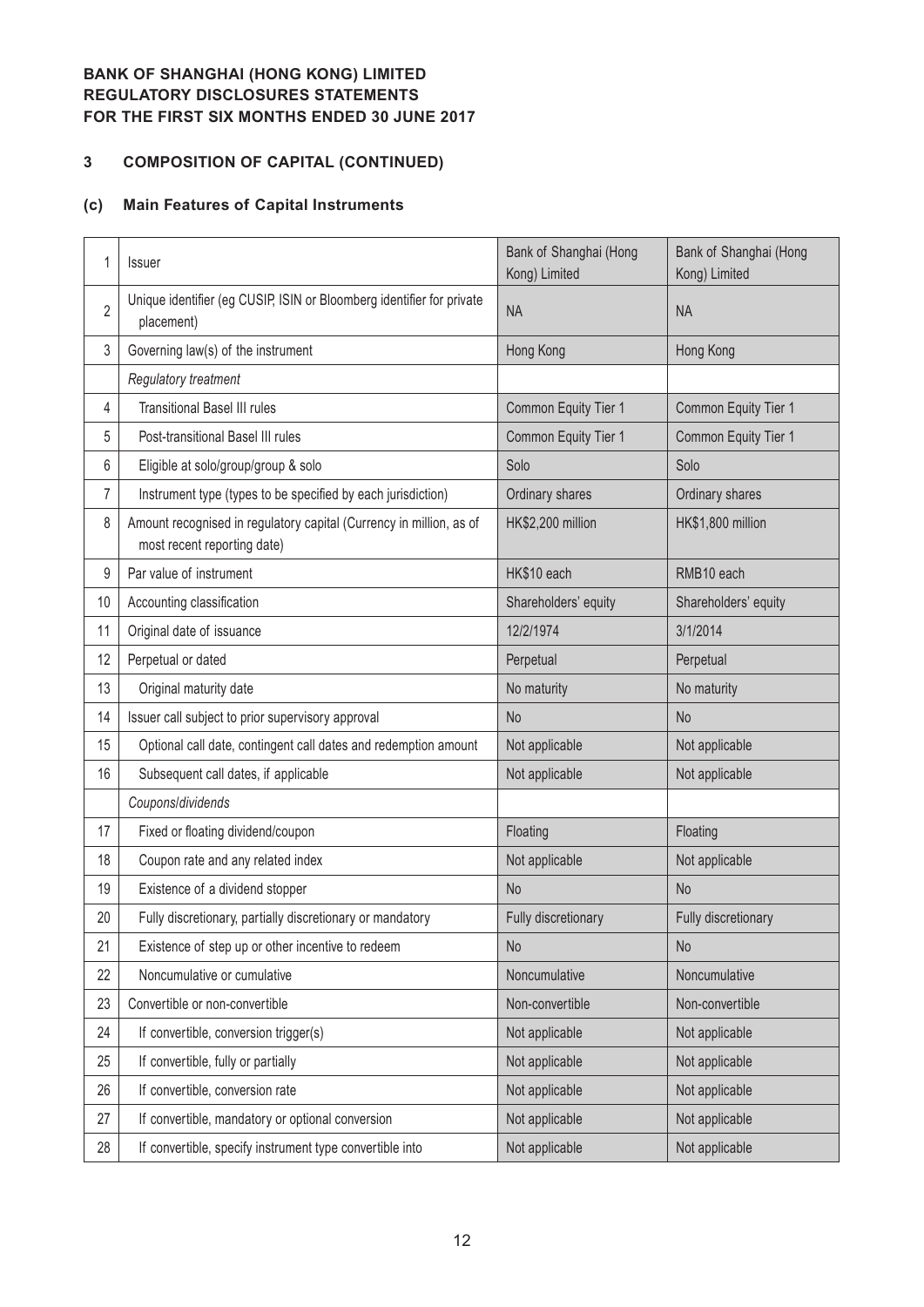## **3 COMPOSITION OF CAPITAL (CONTINUED)**

#### **(c) Main Features of Capital Instruments (continued)**

| 29 | If convertible, specify issuer of instrument it converts into                                                    | Not applicable | Not applicable |
|----|------------------------------------------------------------------------------------------------------------------|----------------|----------------|
| 30 | Write-down feature                                                                                               | <b>No</b>      | <b>No</b>      |
| 31 | If write-down, write-down trigger(s)                                                                             | Not applicable | Not applicable |
| 32 | If write-down, full or partial                                                                                   | Not applicable | Not applicable |
| 33 | If write-down, permanent or temporary                                                                            | Not applicable | Not applicable |
| 34 | If temporary write-down, description of write-up mechanism                                                       | Not applicable | Not applicable |
| 35 | Position in subordination hierarchy in liquidation (specify instrument<br>type immediately senior to instrument) | Not applicable | Not applicable |
| 36 | Non-compliant transitioned features                                                                              | <b>No</b>      | N <sub>o</sub> |
| 37 | If yes, specify non-compliant features                                                                           | Not applicable | Not applicable |

#### **4 LEVERAGE RATIO**

#### **(a) Leverage ratio**

The Leverage Ratios were computed in accordance with the Leverage Ratio Framework issued by the HKMA.

|                       | 30 June         |            | 31 March 31 December |
|-----------------------|-----------------|------------|----------------------|
|                       | 2017            | 2017       | 2016                 |
|                       | <b>HK\$'000</b> | HK\$'000   | HK\$'000             |
| Tier 1 capital        | 3,832,663       | 4,216,778  | 4,121,288            |
| Exposure measure      | 22,706,910      | 24,815,826 | 21,390,754           |
| <b>Leverage Ratio</b> | 16.9%           | 17.0%      | 19.3%                |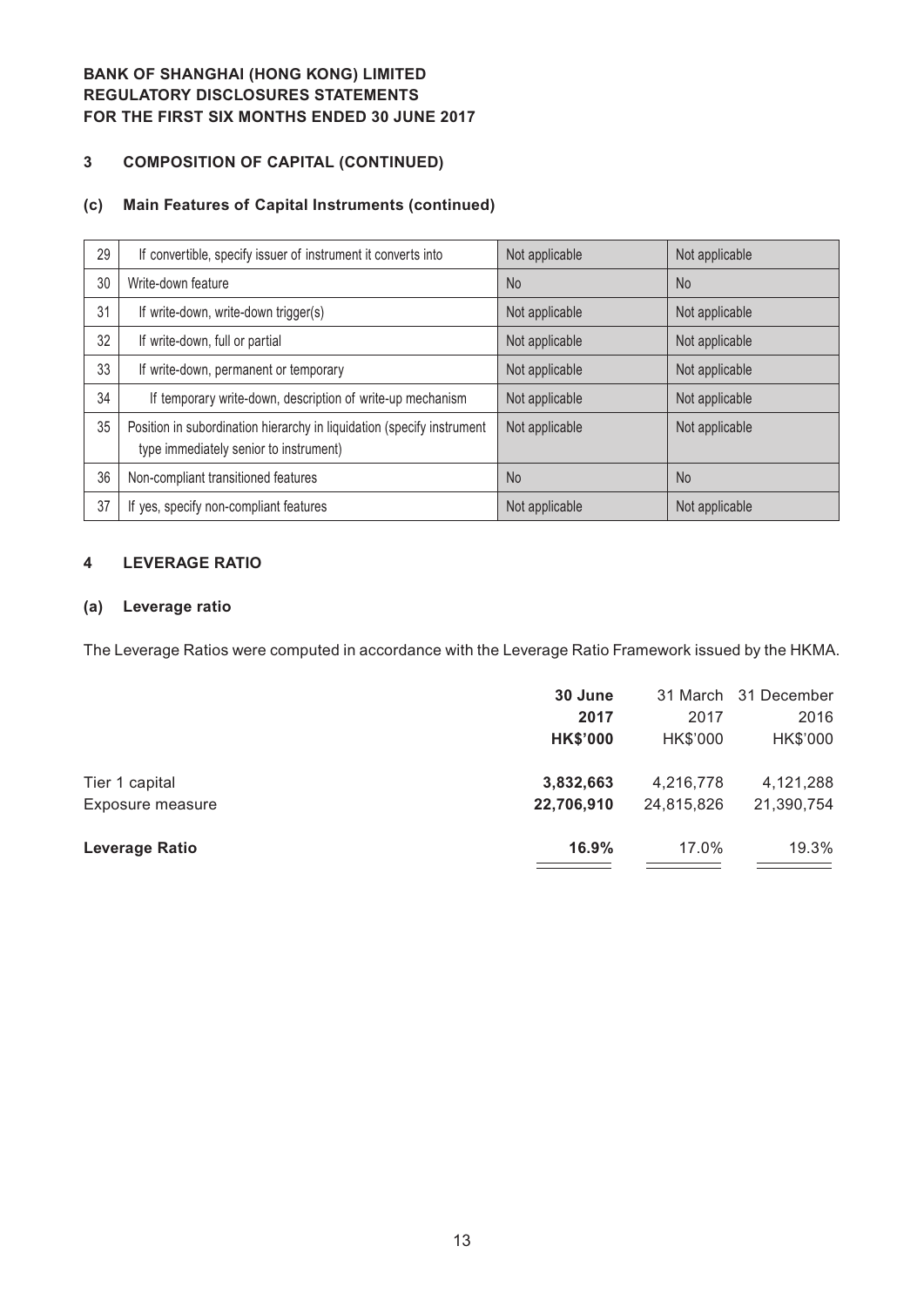## **4 LEVERAGE RATIO (CONTINUED)**

## **(b) Components of Leverage ratio**

## **Leverage Ratio Disclosure Template**

|    |                                                                                                                                             | Leverage<br>ratio framework           |  |  |  |  |  |
|----|---------------------------------------------------------------------------------------------------------------------------------------------|---------------------------------------|--|--|--|--|--|
|    | <b>Item</b>                                                                                                                                 | As at 30 June 2017<br><b>HK\$'000</b> |  |  |  |  |  |
|    | <b>On-balance sheet exposures</b>                                                                                                           |                                       |  |  |  |  |  |
| 1  | On-balance sheet items (excluding derivatives and SFTs, but including collateral)                                                           | 22,707,594                            |  |  |  |  |  |
| 2  | Less: Asset amounts deducted in determining Basel III Tier 1 capital (reported as negative<br>amounts)                                      | $-468,923$                            |  |  |  |  |  |
| 3  | Total on-balance sheet exposures (excluding derivatives and SFTs) (sum of lines 1 and 2)                                                    | 22,238,671                            |  |  |  |  |  |
|    | <b>Derivative exposures</b>                                                                                                                 |                                       |  |  |  |  |  |
| 4  | Replacement cost associated with all derivatives transactions (i.e. net of eligible cash variation<br>margin)                               | 17                                    |  |  |  |  |  |
| 5  | Add-on amounts for PFE associated with all derivatives transactions                                                                         | 10,985                                |  |  |  |  |  |
| 6  | Gross-up for derivatives collateral provided where deducted from the balance sheet assets<br>pursuant to the operative accounting framework |                                       |  |  |  |  |  |
| 7  | Less: Deductions of receivables assets for cash variation margin provided in derivatives<br>transactions (reported as negative amounts)     |                                       |  |  |  |  |  |
| 8  | Less: Exempted CCP leg of client-cleared trade exposures (reported as negative amounts)                                                     |                                       |  |  |  |  |  |
| 9  | Adjusted effective notional amount of written credit derivatives                                                                            |                                       |  |  |  |  |  |
| 10 | Less: Adjusted effective notional offsets and add-on deductions for written credit derivatives<br>(reported as negative amounts)            |                                       |  |  |  |  |  |
| 11 | Total derivative exposures (sum of lines 4 to 10)                                                                                           | 11,002                                |  |  |  |  |  |
|    | <b>Securities financing transaction exposures</b>                                                                                           |                                       |  |  |  |  |  |
| 12 | Gross SFT assets (with no recognition of netting), after adjusting for sales accounting transactions                                        |                                       |  |  |  |  |  |
| 13 | Less: Netted amounts of cash payables and cash receivables of gross SFT assets (reported as<br>negative amounts)                            |                                       |  |  |  |  |  |
| 14 | CCR exposure for SFT assets                                                                                                                 |                                       |  |  |  |  |  |
| 15 | Agent transaction exposures                                                                                                                 |                                       |  |  |  |  |  |
| 16 | Total securities financing transaction exposures (sum of lines 12 to 15)                                                                    |                                       |  |  |  |  |  |
|    | Other off-balance sheet exposures                                                                                                           |                                       |  |  |  |  |  |
| 17 | Off-balance sheet exposure at gross notional amount                                                                                         | 1,920,922                             |  |  |  |  |  |
| 18 | Less: Adjustments for conversion to credit equivalent amounts (reported as negative amounts)                                                | $-1,463,685$                          |  |  |  |  |  |
| 19 | Off-balance sheet items (sum of lines 17 and 18)                                                                                            | 457,237                               |  |  |  |  |  |
|    | <b>Capital and total exposures</b>                                                                                                          |                                       |  |  |  |  |  |
| 20 | Tier 1 capital                                                                                                                              | 3,832,663                             |  |  |  |  |  |
| 21 | Total exposures (sum of lines 3, 11, 16 and 19)                                                                                             | 22,706,910                            |  |  |  |  |  |
|    | Leverage ratio                                                                                                                              |                                       |  |  |  |  |  |
| 22 | <b>Basel III leverage ratio</b>                                                                                                             | 16.9%                                 |  |  |  |  |  |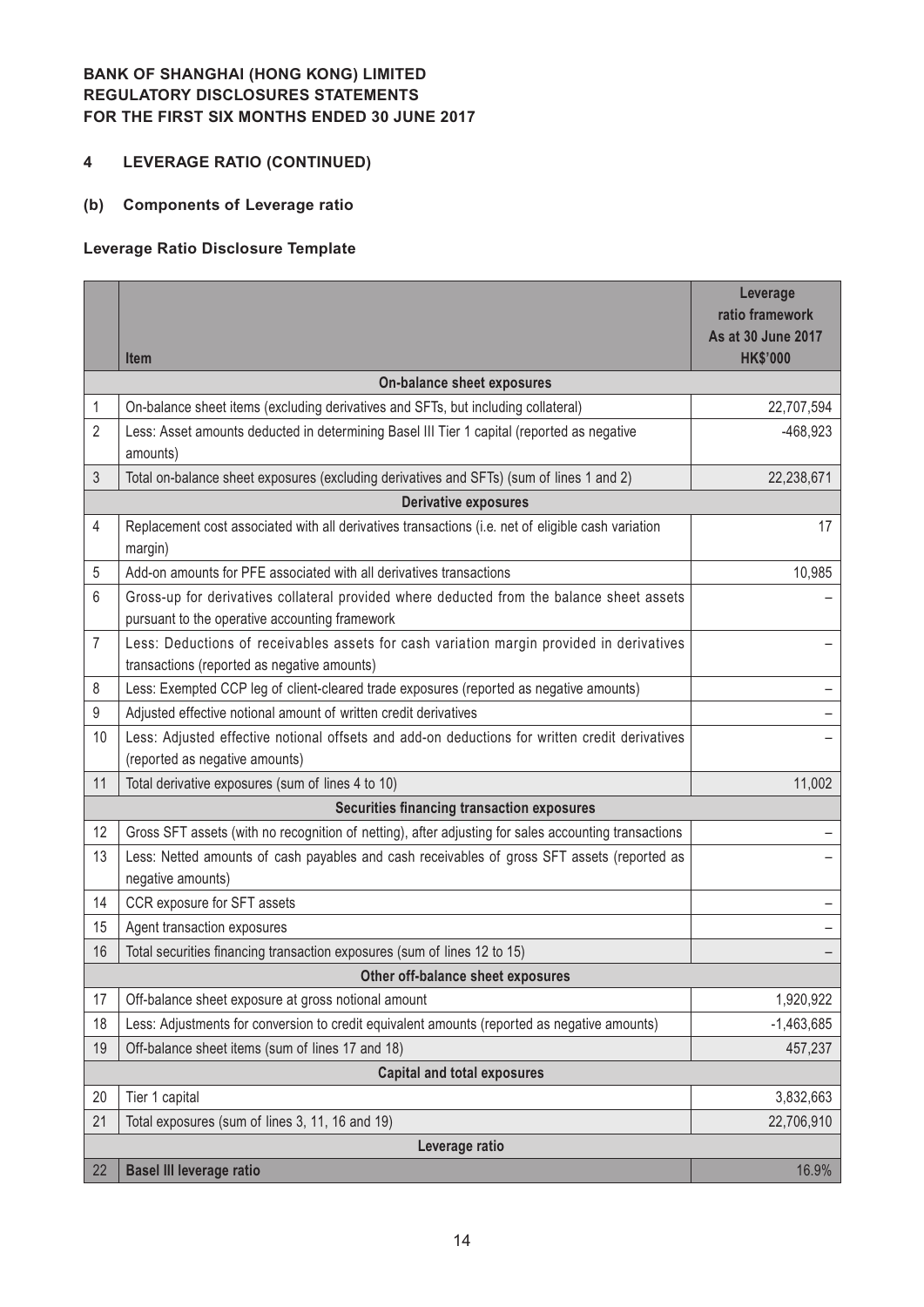# **4 LEVERAGE RATIO (CONTINUED)**

# **(c) Reconciliation of published financial statements to leverage ratio exposure**

|                |                                                                                                    | Leverage<br>ratio framework |
|----------------|----------------------------------------------------------------------------------------------------|-----------------------------|
|                | <b>Item</b>                                                                                        | <b>HK\$'000</b>             |
|                | Total consolidated assets as per published financial statements                                    | 22,573,921                  |
| 2              | Adjustment for investments in banking, financial, insurance or commercial entities that are        | 93,232                      |
|                | consolidated for accounting purposes but outside the scope of regulatory consolidation             |                             |
| $\mathfrak{Z}$ | Adjustment for fiduciary assets recognised on the balance sheet pursuant to the operative          |                             |
|                | accounting framework but excluded from the leverage ratio exposure measure                         |                             |
| 4              | Adjustment for derivative financial instruments                                                    | 10,985                      |
| 5              | Adjustment for securities financing transaction (i.e. repos and similar secured lending)           |                             |
| 6              | Adjustment for off-balance sheet items(i.e. conversion to credit equivalent amounts of off-balance | 457,237                     |
|                | sheet exposures)                                                                                   |                             |
|                | Other adjustment                                                                                   | (428, 465)                  |
| 8              | Leverage ratio exposures                                                                           | 22,706,910                  |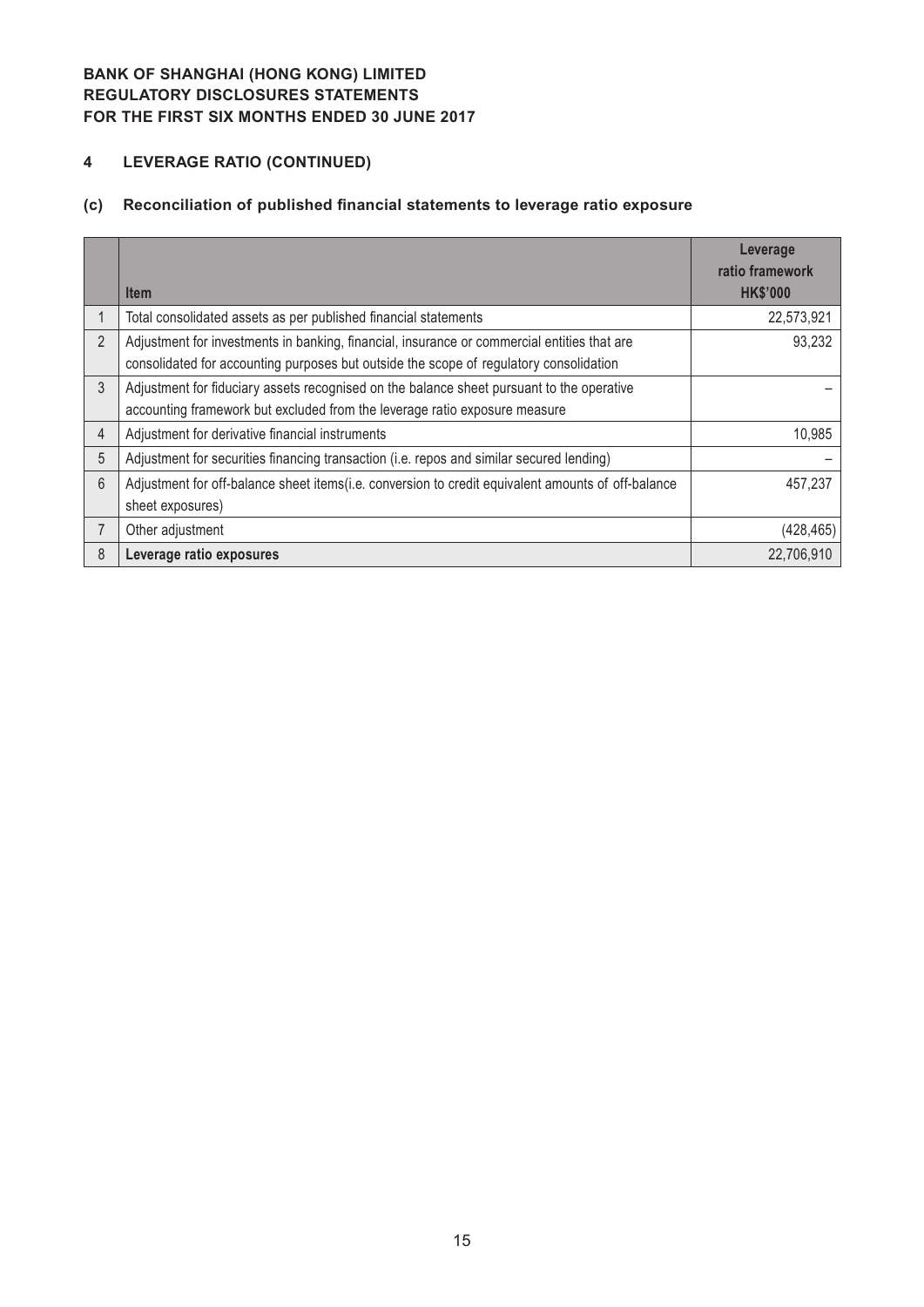#### **5 OVERVIEW OF RISK-WEIGHTED AMOUNT**

The table below sets out the RWA by risk types and their corresponding capital requirements (i.e. 8% of the RWA):

|    |                                                                     | <b>RWA</b> | Minimum capital<br>requirements |           |
|----|---------------------------------------------------------------------|------------|---------------------------------|-----------|
|    |                                                                     | 30 June    | 31 March                        | 30 June   |
|    | HK\$'000                                                            | 2017       | 2017                            | 2017      |
|    | Credit risk for non-securitization exposures                        | 13,078,652 | 13,496,423                      | 1,046,292 |
| 2  | Of which STC approach                                               | 13,078,652 | 13,496,423                      | 1,046,292 |
| 4  | Counterparty credit risk                                            | 6,443      | 5,326                           | 515       |
| 5a | Of which CEM                                                        | 4,080      | 3,401                           | 326       |
| 16 | Market risk                                                         | 933,488    | 983,250                         | 74,679    |
| 17 | Of which STM approach                                               | 933,488    | 983,250                         | 74,679    |
| 19 | Operational risk                                                    | 542,713    | 491,525                         | 43,417    |
| 20 | Of which BIA approach                                               | 542,713    | 491,525                         | 43,417    |
| 23 | Amounts below the thresholds for deduction (subject)<br>to 250% RW) | 1,048,395  | 307,150                         | 83,872    |
| 25 | <b>Total</b>                                                        | 15,609,691 | 15,283,674                      | 1,248,775 |

Total RWA increased mainly attributable to increase in RWA for credit risk, which was driven by the increase in investment in subsidiary not within consolidation scope during the quarter.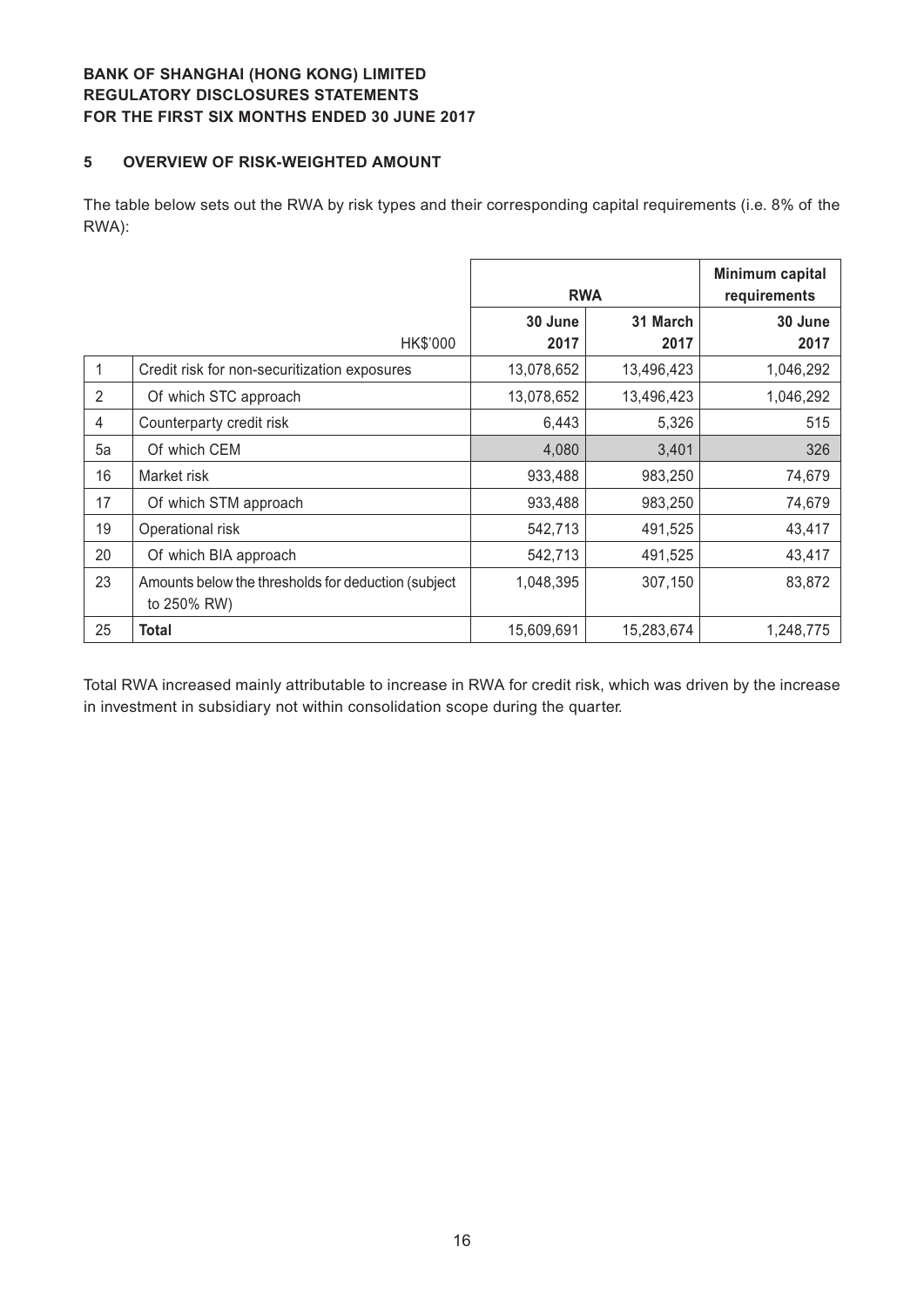#### **6 CREDIT RISK**

#### **(a) Credit quality of assets**

|                    |                             | (a)<br>(b)                        |                 | (c)             | (d)               |  |
|--------------------|-----------------------------|-----------------------------------|-----------------|-----------------|-------------------|--|
|                    |                             | Gross carrying amounts of         |                 |                 |                   |  |
|                    |                             | Non-defaulted<br><b>Defaulted</b> |                 | Allowances /    |                   |  |
| As at 30 June 2017 |                             | exposures                         | exposures       | impairments     | <b>Net values</b> |  |
|                    |                             | <b>HK\$'000</b>                   | <b>HK\$'000</b> | <b>HK\$'000</b> | <b>HK\$'000</b>   |  |
|                    | Loans                       | 275,022                           | 20,520,232      | 177,051         | 20,618,203        |  |
| 2                  | Debt securities             |                                   | 1,195,370       |                 | 1,195,370         |  |
| $\sqrt{3}$         | Off-balance sheet exposures | -                                 | 867,990         |                 | 867,990           |  |
| 4                  | <b>Total</b>                | 275,022                           | 22,583,592      | 177,051         | 22,681,563        |  |

A default is considered to have occurred with regard to a particular borrower when either or both of the following events have taken place:

- a) Subjective default: Borrower is considered to be unlikely to pay its credit obligations in full, without taking action such as realising security (if held).
- b) Technical default: Borrower is more than 90 days past due on any credit obligation.

Loans included balances with banks and central bank, placements with and advances to banks, loans and advances to customers and related interest receivables.

Debt securities included non-trading investment securities and related interest receivables.

Off-balance sheet exposures included direct credit substitutes, transaction-related contingencies, trade-related contingencies and irrecoverable loans commitment.

#### **(b) Changes in Stock of Defaulted Loans and Debt Securities**

|   |                                                                                  | (a)     |  |  |  |  |
|---|----------------------------------------------------------------------------------|---------|--|--|--|--|
|   | As at 30 June 2017                                                               |         |  |  |  |  |
|   | Default loans and debt securities at end of the previous reporting period        |         |  |  |  |  |
| 2 | Loans and debt securities that have defaulted since the last reporting<br>period | 275,022 |  |  |  |  |
| 3 | Returned to non-defaulted status                                                 |         |  |  |  |  |
| 4 | Amounts written off                                                              |         |  |  |  |  |
| 5 | Other changes                                                                    |         |  |  |  |  |
| 6 | Defaulted loans and debt securities at end of the current reporting period       | 275.022 |  |  |  |  |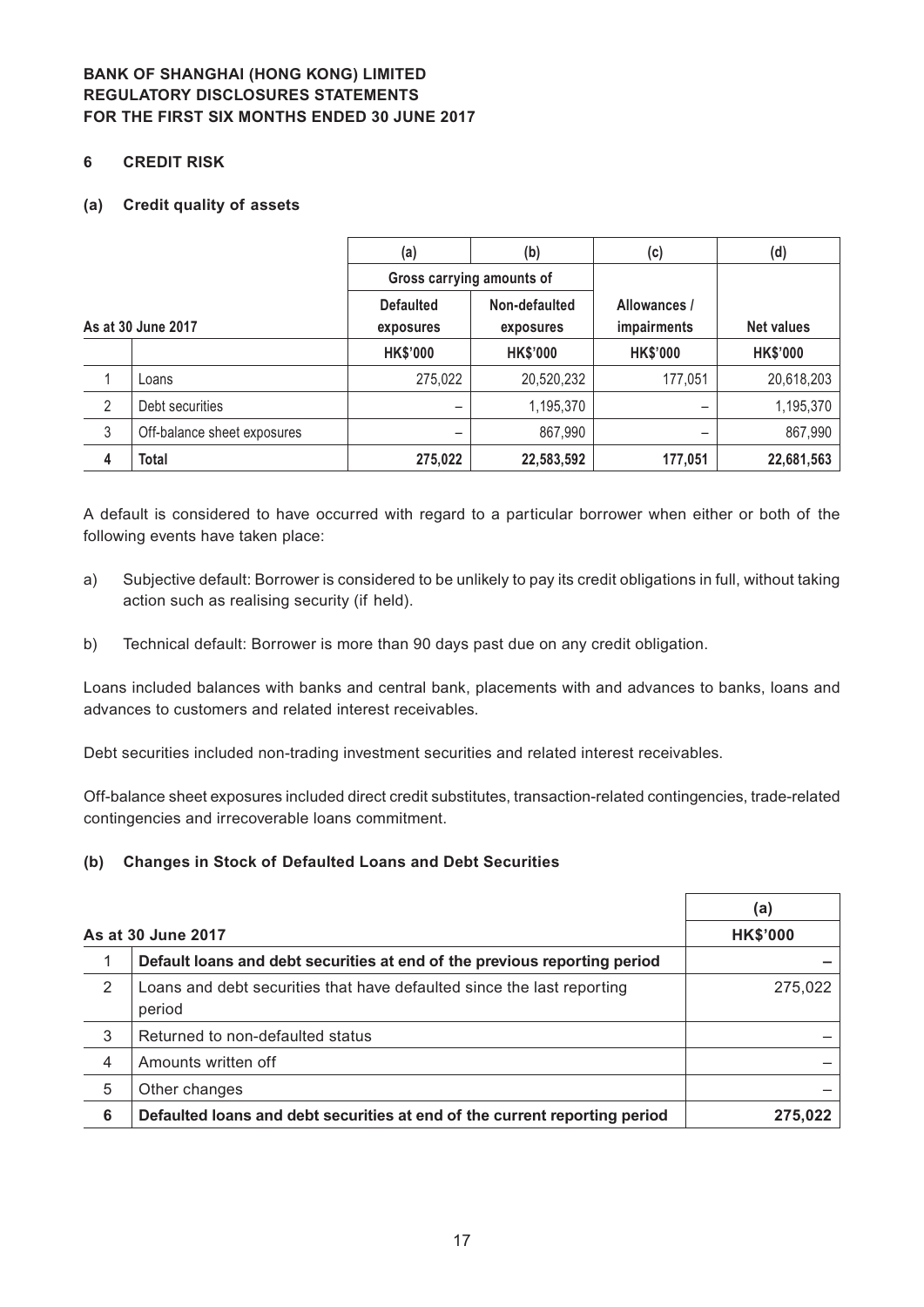# **6 CREDIT RISK (CONTINUED)**

# **(c) Overview of Recognized Credit Risk Mitigation**

|                |                    | (a)                                               | (b)                               | (c)                                                        | (d)                                                        | (f)                                                                            |
|----------------|--------------------|---------------------------------------------------|-----------------------------------|------------------------------------------------------------|------------------------------------------------------------|--------------------------------------------------------------------------------|
|                |                    | <b>Exposures</b><br>unsecured:<br>carrying amount | <b>Exposures to be</b><br>secured | <b>Exposures</b><br>secured by<br>recognized<br>collateral | <b>Exposures</b><br>secured by<br>recognized<br>guarantees | <b>Exposures</b><br>secured by<br>recognized<br>credit derivative<br>contracts |
|                | As at 30 June 2017 | <b>HK\$'000</b>                                   | <b>HK\$'000</b>                   | <b>HK\$'000</b>                                            | <b>HK\$'000</b>                                            | <b>HK\$'000</b>                                                                |
|                | Loans              | 15,350,319                                        | 5,267,884                         | 2,229,145                                                  | 3,038,739                                                  |                                                                                |
| $\overline{2}$ | Debt securities    | 1,195,370                                         |                                   |                                                            |                                                            |                                                                                |
| $\mathbf{3}$   | <b>Total</b>       | 16,545,689                                        | 5,267,884                         | 2,229,145                                                  | 3,038,739                                                  |                                                                                |
| 4              | Of which defaulted | 138,429                                           |                                   |                                                            |                                                            |                                                                                |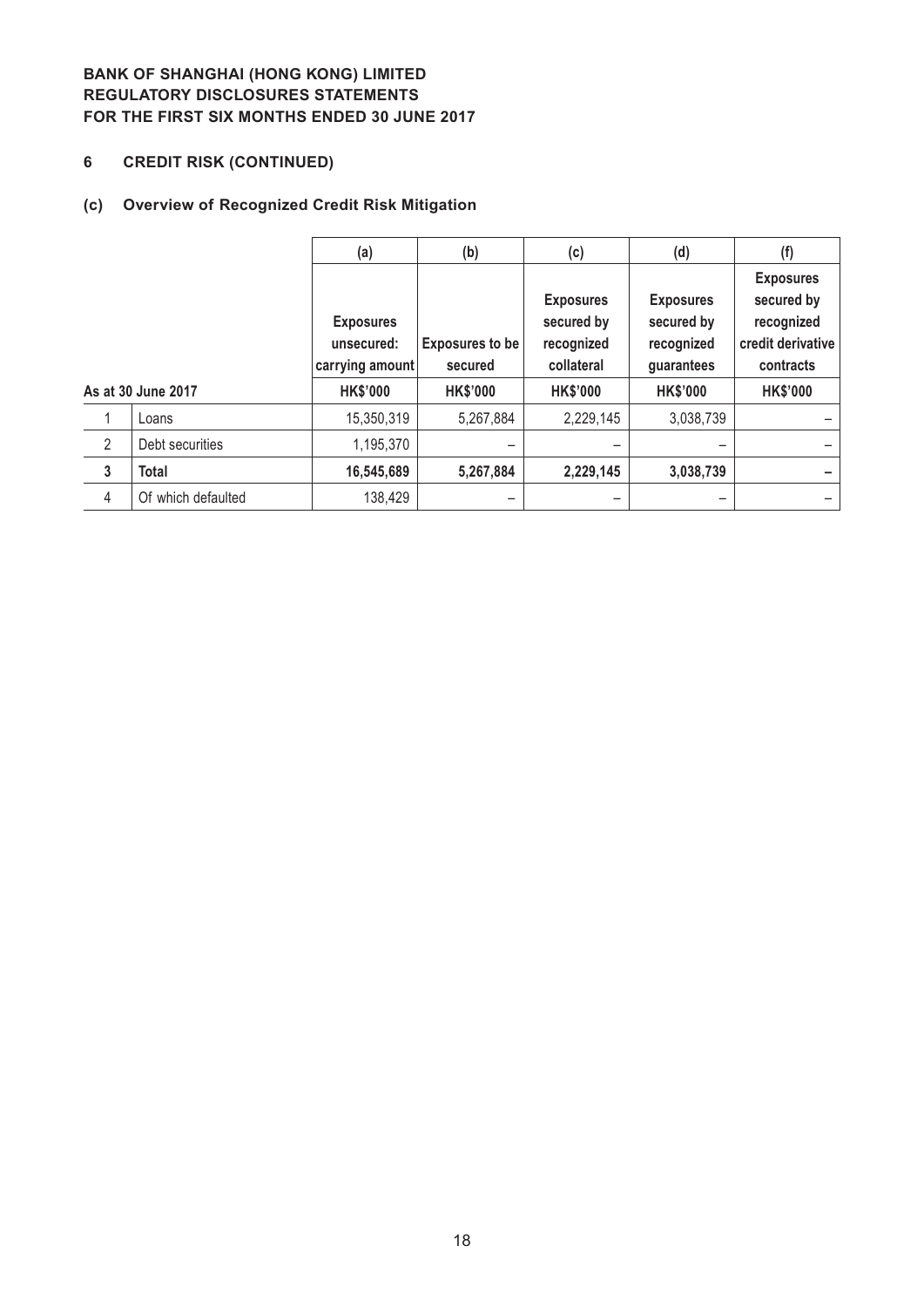# **6 CREDIT RISK (CONTINUED)**

# **(d) Credit Risk Exposures and Effects of Recognized Credit Risk Mitigation – STC approach**

|                 |                                              | As at 30 June 2017       |                              |                               |                          |                            |                    |  |  |
|-----------------|----------------------------------------------|--------------------------|------------------------------|-------------------------------|--------------------------|----------------------------|--------------------|--|--|
|                 |                                              | (a)                      | (b)                          | (c)                           | (d)                      | (e)                        | (f)                |  |  |
|                 |                                              |                          | <b>Exposures pre-CCF and</b> | <b>Exposures post-CCF and</b> |                          |                            |                    |  |  |
|                 |                                              |                          | pre-CRM                      |                               | post-CRM                 | <b>RWA and RWA density</b> |                    |  |  |
|                 |                                              | On-balance               | Off-balance                  | On-balance                    | Off-balance              |                            |                    |  |  |
|                 | <b>Exposure classes</b>                      | sheet amount             | sheet amount                 | sheet amount                  | sheet amount             | <b>RWA</b>                 | <b>RWA density</b> |  |  |
|                 |                                              | <b>HK\$'000</b>          | <b>HK\$'000</b>              | <b>HK\$'000</b>               | <b>HK\$'000</b>          | <b>HK\$'000</b>            | $\frac{0}{0}$      |  |  |
| $\mathbf{1}$    | Sovereign exposures                          | 103,329                  | $\qquad \qquad -$            | 103,329                       | $\qquad \qquad -$        |                            | $0\%$              |  |  |
| $\overline{2}$  | PSE exposures                                |                          |                              |                               |                          |                            | $0\%$              |  |  |
| 2a              | Of which: domestic PSEs                      | 100,137                  | $\overline{\phantom{0}}$     | 100,137                       | $\overline{\phantom{0}}$ | 20,027                     | 20%                |  |  |
| 2 <sub>b</sub>  | Of which: foreign PSEs                       | 22,825                   | $\overline{\phantom{0}}$     | 22,825                        | -                        | 11,413                     | 50%                |  |  |
| 3               | Multilateral development bank exposures      |                          | -                            |                               | $\overline{\phantom{0}}$ |                            | $0\%$              |  |  |
| 4               | Bank exposures                               | 7,765,523                | 1,113,753                    | 10,804,702                    | 11,002                   | 4,084,300                  | 38%                |  |  |
| 5               | Securities firm exposures                    | 100,007                  | 100,000                      | 100,007                       |                          | 50,004                     | 50%                |  |  |
| $6\phantom{.}6$ | Corporate exposures                          | 13,593,773               | 1,820,922                    | 8,313,928                     | 211,815                  | 8,699,142                  | 102%               |  |  |
| $\overline{7}$  | CIS exposures                                |                          | -                            |                               |                          |                            | $0\%$              |  |  |
| 8               | Cash items                                   |                          | $\overline{\phantom{0}}$     | $\overline{\phantom{0}}$      |                          |                            | $0\%$              |  |  |
| 9               | Exposures in respect of failed delivery on   |                          |                              |                               |                          |                            |                    |  |  |
|                 | transactions entered into on a basis other   |                          |                              |                               |                          |                            |                    |  |  |
|                 | than a delivery-versus-payment basis         |                          | -                            |                               | $\overline{\phantom{0}}$ |                            | $0\%$              |  |  |
| 10              | Regulatory retail exposures                  | 26,648                   | $\overline{\phantom{0}}$     | 26,648                        | $\overline{\phantom{0}}$ | 19,986                     | 75%                |  |  |
| 11              | Residential mortgage loans                   |                          | $\overline{\phantom{0}}$     |                               | $\overline{\phantom{0}}$ |                            | $0\%$              |  |  |
| 12              | Other exposures which are not past due       |                          |                              |                               |                          |                            |                    |  |  |
|                 | exposures                                    | 619,236                  | $\overline{\phantom{0}}$     | 617,218                       | $\overline{\phantom{0}}$ | 1,246,255                  | 202%               |  |  |
| 13              | Past due exposures                           | $\overline{\phantom{0}}$ | -                            | -                             | $\overline{a}$           |                            | $0\%$              |  |  |
| 14              | Significant exposures to commercial entities |                          |                              |                               |                          |                            | $0\%$              |  |  |
| 15              | <b>Total</b>                                 | 22,331,478               | 3,034,675                    | 20,088,794                    | 222,817                  | 14, 131, 127               | 70%                |  |  |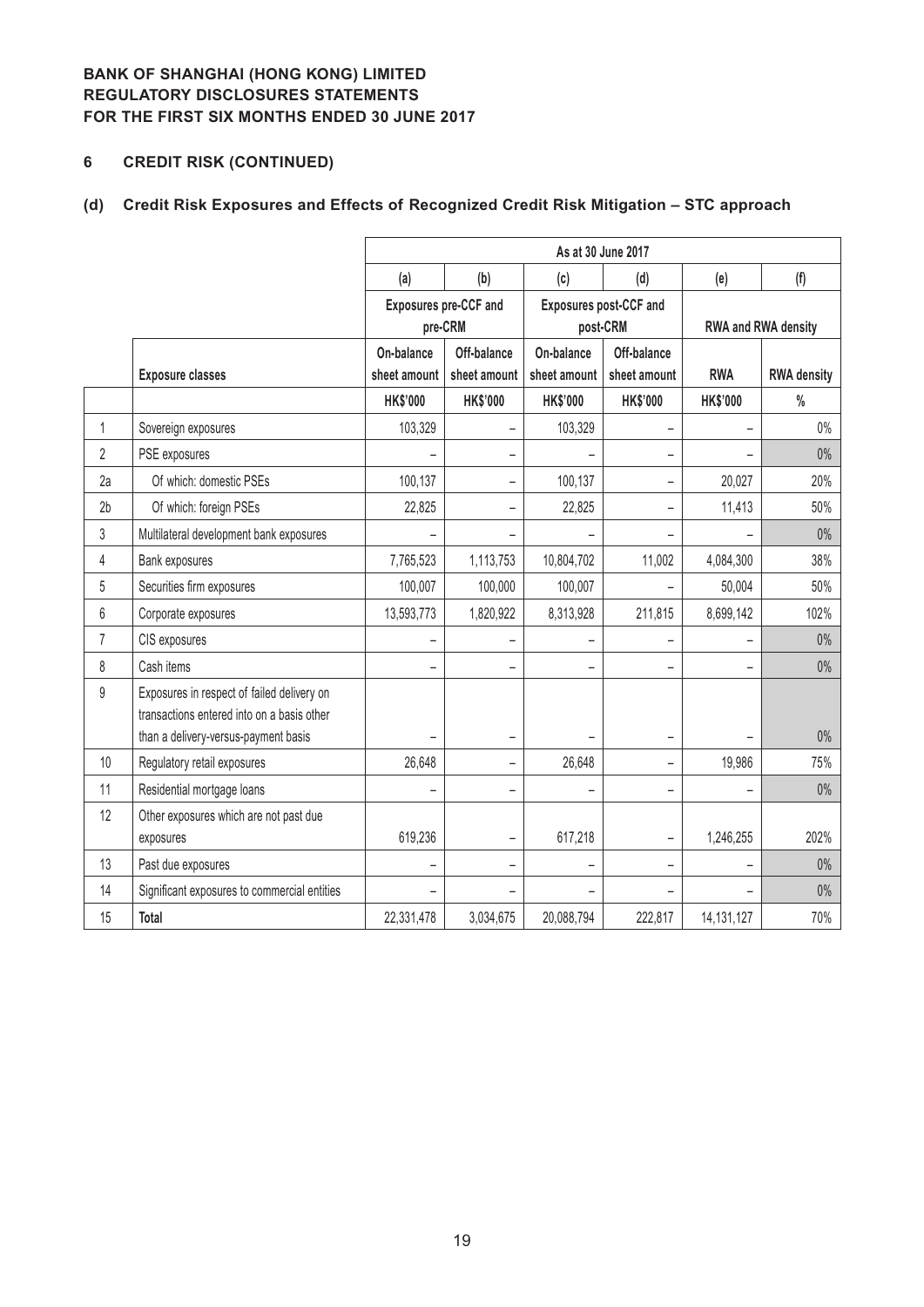# **6 CREDIT RISK (CONTINUED)**

# **(e) Credit Risk Exposures by Asset Classes and by Risk Weights – STC approach**

|                |                                                                                                                                        | As at 30 June 2017       |                          |                          |                          |                          |                          |                          |                          |                          |                           |                                                                                        |
|----------------|----------------------------------------------------------------------------------------------------------------------------------------|--------------------------|--------------------------|--------------------------|--------------------------|--------------------------|--------------------------|--------------------------|--------------------------|--------------------------|---------------------------|----------------------------------------------------------------------------------------|
|                | <b>Risk Weight</b><br><b>Exposure class</b>                                                                                            | $0\%$<br>HK\$'000        | 10%<br>HK\$'000          | 20%<br>HK\$'000          | 35%<br>HK\$'000          | 50%<br><b>HK\$'000</b>   | 75%<br>HK\$'000          | 100%<br>HK\$'000         | 150%<br>HK\$'000         | 250%<br>HK\$'000         | <b>Others</b><br>HK\$'000 | <b>Total credit</b><br>risk exposures<br>amount (post CCF<br>and post CRM)<br>HK\$'000 |
| $\mathbf{1}$   | Sovereign exposures                                                                                                                    | 103,329                  | $\overline{\phantom{a}}$ | ÷                        |                          |                          | $\overline{a}$           |                          |                          |                          |                           | 103,329                                                                                |
| $\overline{2}$ | PSE exposures                                                                                                                          |                          | $\overline{a}$           |                          | $\overline{a}$           |                          | $\overline{a}$           | L,                       | $\overline{a}$           |                          |                           |                                                                                        |
| 2a             | Of which: domestic PSEs                                                                                                                | $\qquad \qquad -$        | $\blacksquare$           | 100,137                  | $\overline{\phantom{0}}$ | $\qquad \qquad -$        | -                        | $\overline{\phantom{0}}$ | -                        | $\overline{\phantom{0}}$ | $\overline{\phantom{0}}$  | 100,137                                                                                |
| 2 <sub>b</sub> | Of which: foreign PSEs                                                                                                                 | $\overline{\phantom{0}}$ | $\overline{a}$           | 22,825                   | $\overline{a}$           |                          | $\overline{a}$           |                          | $\overline{a}$           |                          |                           | 22,825                                                                                 |
| $\mathfrak z$  | Multilateral development bank<br>exposures                                                                                             | $\overline{\phantom{0}}$ | $\overline{\phantom{a}}$ |                          |                          |                          | -                        | $\overline{\phantom{0}}$ | $\overline{\phantom{0}}$ | ۰                        |                           |                                                                                        |
| $\overline{4}$ | Bank exposures                                                                                                                         | $\overline{\phantom{a}}$ | $\overline{a}$           | 4,411,843                | $\overline{a}$           | 6,403,861                | $\overline{a}$           | ÷,                       | $\overline{a}$           |                          | $\overline{\phantom{0}}$  | 10,815,704                                                                             |
| 5              | Securities firm exposures                                                                                                              | $\qquad \qquad -$        | $\overline{a}$           | $\overline{\phantom{0}}$ | ÷,                       | 100,007                  | -                        |                          |                          | -                        |                           | 100,007                                                                                |
| $6\,$          | Corporate exposures                                                                                                                    | $\qquad \qquad -$        | $\qquad \qquad -$        | $\overline{\phantom{m}}$ | $\overline{\phantom{a}}$ | 605,241                  | $\overline{a}$           | 6,968,464                | 952,038                  | $\overline{a}$           | $\overline{\phantom{0}}$  | 8,525,743                                                                              |
| $\overline{7}$ | CIS exposures                                                                                                                          | $\overline{\phantom{a}}$ | $\overline{\phantom{0}}$ | $\overline{a}$           | $\overline{a}$           |                          | $\overline{a}$           |                          |                          |                          | ÷,                        |                                                                                        |
| 8              | Cash items                                                                                                                             |                          | L.                       | $\overline{a}$           | L.                       |                          | $\overline{a}$           |                          | L                        |                          |                           |                                                                                        |
| 9              | Exposures in respect of failed<br>delivery on transactions<br>entered into on a basis other<br>than a delivery-versus-payment<br>basis | $\overline{\phantom{a}}$ | $\equiv$                 | $\overline{\phantom{a}}$ | ۳                        |                          |                          | ۳                        | ÷                        |                          |                           |                                                                                        |
| $10\,$         | Regulatory retail exposures                                                                                                            | $\overline{\phantom{0}}$ | $\overline{a}$           | $\bar{\phantom{a}}$      | $\overline{a}$           | $\overline{\phantom{0}}$ | 26,648                   | $\overline{a}$           | -                        | L,                       |                           | 26,648                                                                                 |
| 11             | Residential mortgage loans                                                                                                             | $\overline{\phantom{0}}$ | $\overline{\phantom{0}}$ | $\overline{\phantom{0}}$ | $\overline{\phantom{0}}$ |                          | -                        |                          | -                        |                          |                           |                                                                                        |
| 12             | Other exposures which are not<br>past due exposures                                                                                    | $\overline{\phantom{0}}$ | $\overline{\phantom{0}}$ | $\qquad \qquad -$        |                          |                          | $\overline{\phantom{0}}$ | 197,860                  |                          | 419,358                  |                           | 617,218                                                                                |
| 13             | Past due exposures                                                                                                                     | $\qquad \qquad -$        | $\qquad \qquad -$        | $\qquad \qquad -$        | $\overline{\phantom{0}}$ | $\overline{\phantom{0}}$ | $\overline{\phantom{0}}$ | $\overline{a}$           | $\qquad \qquad -$        |                          | -                         |                                                                                        |
| 14             | Significant exposures to<br>commercial entities                                                                                        |                          |                          |                          |                          |                          | L                        |                          |                          |                          |                           |                                                                                        |
| 15             | <b>Total</b>                                                                                                                           | 103,329                  | $\overline{a}$           | 4,534,805                |                          | $-$ 7,109,109            |                          | 26,648 7,166,324         | 952,038                  | 419,358                  | $\overline{\phantom{0}}$  | 20,311,611                                                                             |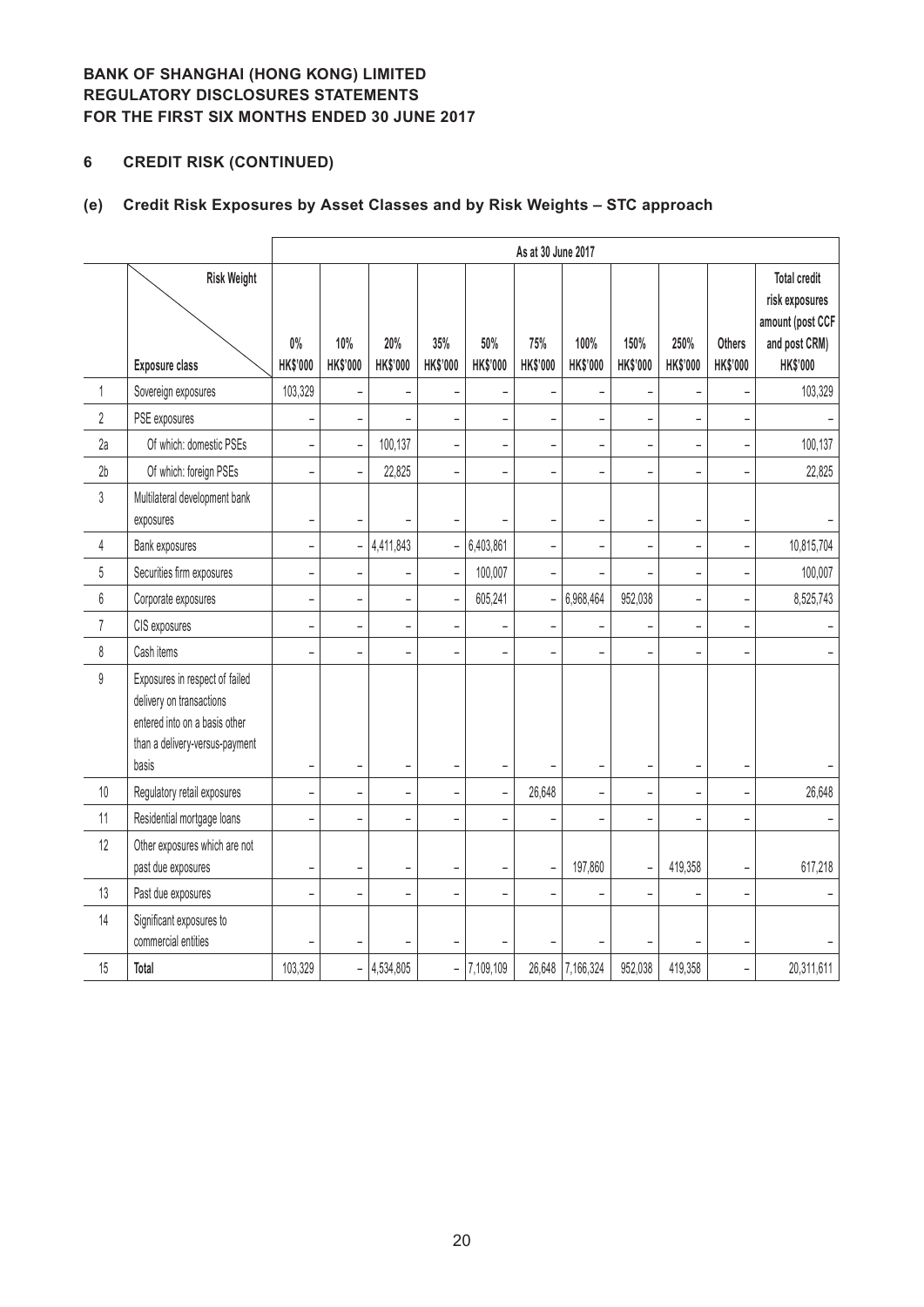## **7 COUNTERPARTY CREDIT RISK ("CCR")**

# **(a) Analysis of Counterparty Default Risk Exposures (Other than those to CCPs) by Approaches**

|                |                                      | As at 30 June 2017                          |                               |                                                   |                                                                                          |                                                          |                               |
|----------------|--------------------------------------|---------------------------------------------|-------------------------------|---------------------------------------------------|------------------------------------------------------------------------------------------|----------------------------------------------------------|-------------------------------|
|                |                                      | (a)                                         | (b)                           | (c)                                               | (d)                                                                                      | (e)                                                      | (f)                           |
|                |                                      | Replacement<br>cost (RC)<br><b>HK\$'000</b> | <b>PFE</b><br><b>HK\$'000</b> | <b>Effective</b><br><b>EPE</b><br><b>HK\$'000</b> | Alpha $(\alpha)$<br>used for<br>computing<br>default risk<br>exposure<br><b>HK\$'000</b> | Default risk<br>exposure<br>after CRM<br><b>HK\$'000</b> | <b>RWA</b><br><b>HK\$'000</b> |
| 1              | CEM                                  | 17                                          | 10,985                        |                                                   | N/A                                                                                      | 11,002                                                   | 4,080                         |
| $\overline{2}$ | IMM (CCR) approach                   |                                             |                               |                                                   | -                                                                                        |                                                          |                               |
| $\mathfrak{Z}$ | Simple Approach (for SFTs)           |                                             |                               |                                                   |                                                                                          | -                                                        |                               |
| $\overline{4}$ | Comprehensive Approach<br>(for SFTs) |                                             |                               |                                                   |                                                                                          |                                                          |                               |
| 5              | VaR (for SFTs)                       |                                             |                               |                                                   |                                                                                          |                                                          |                               |
| 6              | <b>Total</b>                         |                                             |                               |                                                   |                                                                                          |                                                          | 4,080                         |

## **(b) CVA Capital Charge**

|   |                                                                                       | As at 30 June 2017                     |                               |
|---|---------------------------------------------------------------------------------------|----------------------------------------|-------------------------------|
|   |                                                                                       | (a)                                    | (b)                           |
|   |                                                                                       | <b>EAD post CRM</b><br><b>HK\$'000</b> | <b>RWA</b><br><b>HK\$'000</b> |
|   | Netting sets for which CVA capital charge is calculated by the advanced CVA<br>method |                                        |                               |
|   | (i) VaR (after application of multiplication factor if applicable)                    |                                        |                               |
| 2 | (ii) Stressed VaR (after application of multiplication factor if applicable)          |                                        |                               |
| 3 | Netting sets for which CVA capital charge is calculated by the standardized           |                                        |                               |
|   | CVA method                                                                            | 11,002                                 | 2,363                         |
| 4 | Total                                                                                 | 11,002                                 | 2,363                         |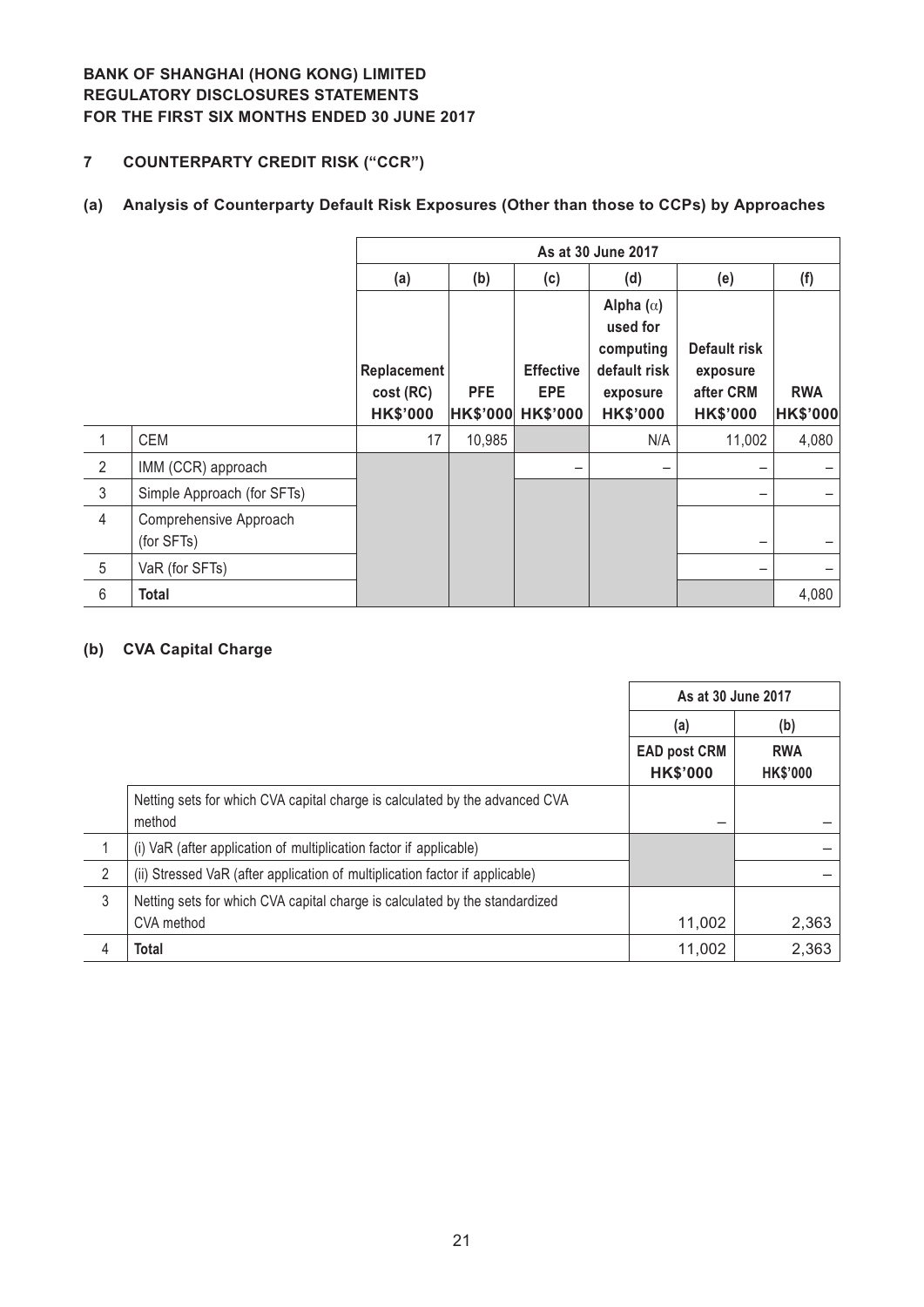#### **8 MARKET RISK UNDER STANDARDIZED APPROACH**

|                |                                                     | As at 30 June 2017            |
|----------------|-----------------------------------------------------|-------------------------------|
|                |                                                     | (a)                           |
|                |                                                     | <b>RWA</b><br><b>HK\$'000</b> |
|                | <b>Outright product exposures</b>                   |                               |
| 1              | Interest rate exposures (general and specific risk) |                               |
| $\overline{2}$ | Equity exposures (general and specific risk)        |                               |
| 3              | Foreign exchange (including gold) exposures         | 933,488                       |
| $\overline{4}$ | Commodity exposures                                 |                               |
|                | <b>Option exposures</b>                             |                               |
| 5              | Simplified approach                                 |                               |
| 6              | Delta-plus approach                                 |                               |
| $\overline{7}$ | Other approach                                      |                               |
| 8              | Securitization exposures                            |                               |
| $9\,$          | <b>Total</b>                                        | 933,488                       |

#### **9 INTERNATIONAL CLAIMS**

International claims are exposures of counterparties based on the location of the counterparties after taking into account the transfer of risk. For a claim guaranteed by a party situated in a country different from the counterparty, risk will be transferred to the country of the guarantor. For a claim on the branch of a bank, the risk will be transferred to the country where its head office is situated. Claims on individual countries or areas, after risk transfer, amounting to 10% or more of the aggregate international claims are shown as follows:

| <b>In HK\$'000</b>          |           |                        | Non-bank private sector              |                                 |            |
|-----------------------------|-----------|------------------------|--------------------------------------|---------------------------------|------------|
| As at 30 June 2017:         | Banks     | <b>Official sector</b> | Non-bank<br>financial<br>institution | Non-financial<br>private sector | Total      |
| Developed countries         | 1,734,515 |                        | 184.723                              |                                 | 1,919,238  |
| Offshore centers            | 478.569   | 103.265                | 2.231.092                            | 3.312.246                       | 6,125,172  |
| of which Hong Kong SAR      | 361.714   | 103.265                | 2.231.092                            | 3.185.843                       | 5.881.914  |
| Developing Asia and Pacific | 5.558.082 |                        | 427.827                              | 8.800.610                       | 14.786.519 |
| of which China              | 5.558.082 |                        | 427.827                              | 8.574.656                       | 14.560.565 |
|                             | 7,771,166 | 103.265                | 2,843,642                            | 12,112,856                      | 22,830,929 |
|                             |           |                        |                                      |                                 |            |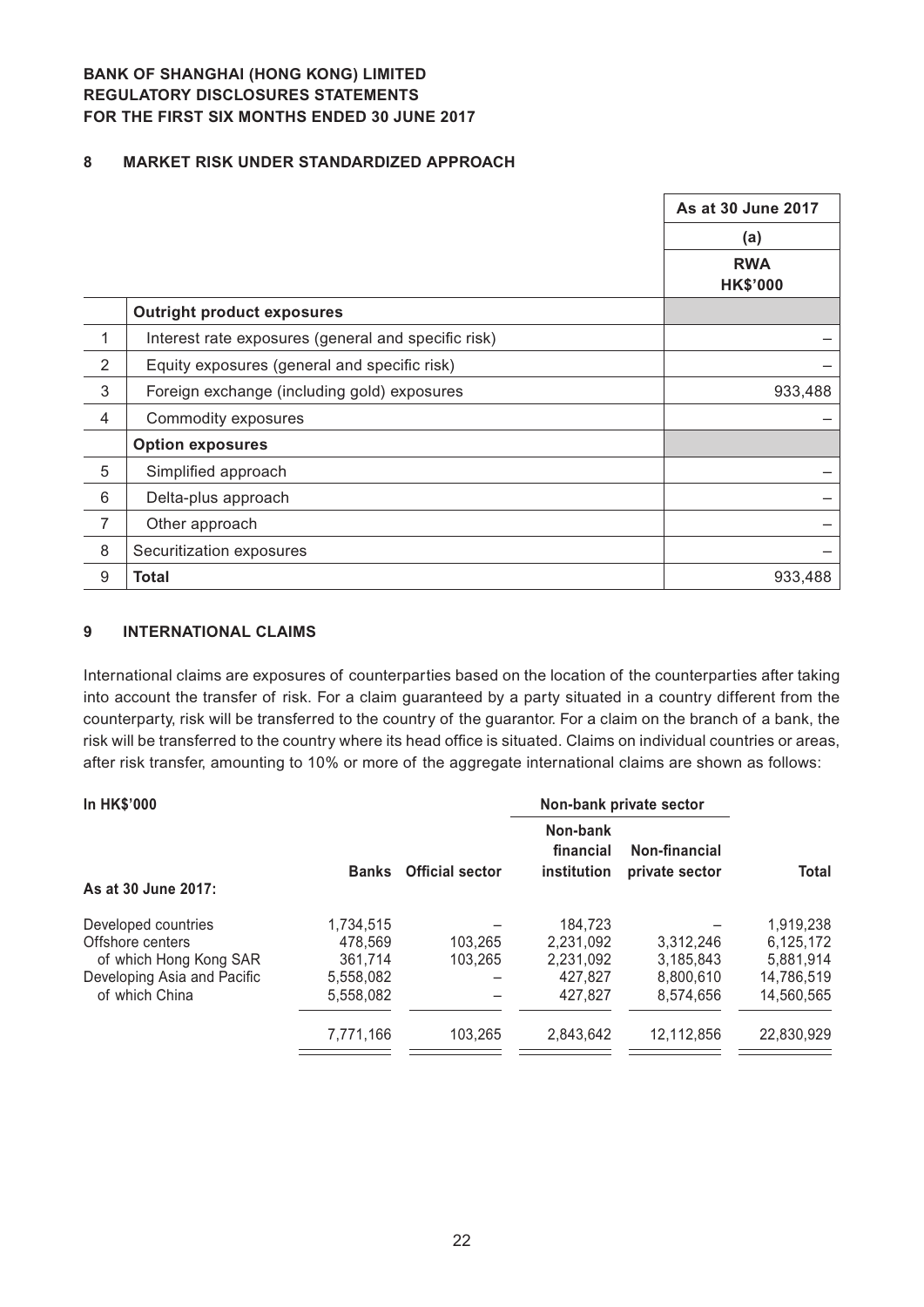## **9 INTERNATIONAL CLAIMS (CONTINUED)**

| <b>In HK\$'000</b>          |              | Non-bank private sector |                                      |                                 |            |
|-----------------------------|--------------|-------------------------|--------------------------------------|---------------------------------|------------|
|                             | <b>Banks</b> | <b>Official sector</b>  | Non-bank<br>financial<br>institution | Non-financial<br>private sector | Total      |
| As at 31 December 2016:     |              |                         |                                      |                                 |            |
| Developed countries         | 1,508,705    |                         | 67,001                               | 32                              | 1,575,738  |
| Offshore centers            | 1,400,160    | 129,739                 | 1,780,193                            | 3,605,495                       | 6,915,587  |
| of which Hong Kong SAR      | 1,270,736    | 129.739                 | 1,780,193                            | 3,485,153                       | 6,665,821  |
| Developing Asia and Pacific | 4,353,152    |                         | 660,143                              | 7,595,038                       | 12,608,333 |
| of which China              | 4,352,736    |                         | 660,143                              | 7.370.624                       | 12,383,503 |
|                             | 7,262,017    | 129.739                 | 2,507,337                            | 11.200.565                      | 21,099,658 |
|                             |              |                         |                                      |                                 |            |

The geographical analysis has taken into account the transfer of risk.

#### **10 FURTHER ANALYSIS OF LOANS AND ADVANCES TO CUSTOMERS**

Individually impaired loans and advances, overdue loans and advances, individually assessed and collectively assessed loan impairment allowances, in respect of industry sectors representing not less than 10% of gross loans and advances to customers are analysed as follows:

|                             |                                                                   | 30 June 2017                                            |                                                                              |                                                                                     |  |  |  |
|-----------------------------|-------------------------------------------------------------------|---------------------------------------------------------|------------------------------------------------------------------------------|-------------------------------------------------------------------------------------|--|--|--|
|                             | Individually<br>impaired loans<br>and advances<br><b>HK\$'000</b> | <b>Overdue loans</b><br>and advances<br><b>HK\$'000</b> | Individually<br>assessed loan<br>impairment<br>allowances<br><b>HK\$'000</b> | <b>Collectively</b><br>assessed loan<br>impairment<br>allowances<br><b>HK\$'000</b> |  |  |  |
| <b>Financial concerns</b>   |                                                                   |                                                         |                                                                              | (10, 127)                                                                           |  |  |  |
| Wholesale and retail trade  |                                                                   |                                                         |                                                                              | (3,610)                                                                             |  |  |  |
| <b>Property development</b> |                                                                   |                                                         |                                                                              | (6,970)                                                                             |  |  |  |
| <b>Manufacturing</b>        |                                                                   |                                                         |                                                                              | (6, 209)                                                                            |  |  |  |

|                            |                                                            | 31 December 2016                          |                                                                       |                                                                       |  |  |  |
|----------------------------|------------------------------------------------------------|-------------------------------------------|-----------------------------------------------------------------------|-----------------------------------------------------------------------|--|--|--|
|                            | Individually<br>impaired loans<br>and advances<br>HK\$'000 | Overdue loans<br>and advances<br>HK\$'000 | Individually<br>assessed loan<br>impairment<br>allowances<br>HK\$'000 | Collectively<br>assessed loan<br>impairment<br>allowances<br>HK\$'000 |  |  |  |
| Financial concerns         |                                                            |                                           |                                                                       | (8, 787)                                                              |  |  |  |
| Wholesale and retail trade |                                                            |                                           |                                                                       | (4, 186)                                                              |  |  |  |
| Property development       |                                                            |                                           |                                                                       | (5, 771)                                                              |  |  |  |
| Manufacturing              |                                                            |                                           |                                                                       | (7,400)                                                               |  |  |  |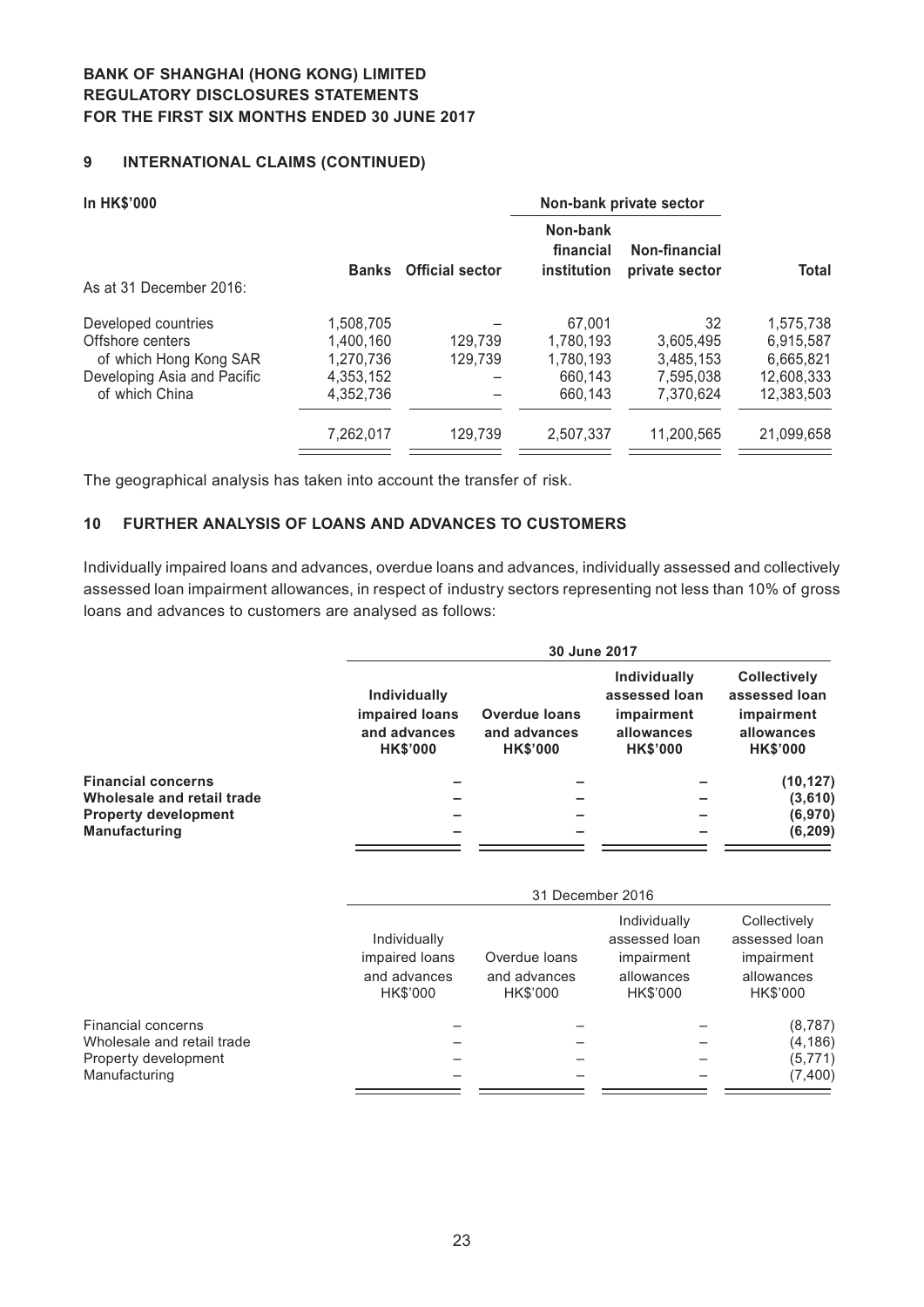#### **11 NON-BANK MAINLAND EXPOSURES**

|    |                                                                                                          | <b>On-balance</b><br>sheet  | <b>Off-balance</b><br>sheet |                                 |
|----|----------------------------------------------------------------------------------------------------------|-----------------------------|-----------------------------|---------------------------------|
|    | As at 30 June 2017                                                                                       | exposure<br><b>HK\$'000</b> | exposure<br><b>HK\$'000</b> | <b>Total</b><br><b>HK\$'000</b> |
|    |                                                                                                          |                             |                             |                                 |
| 1. | Central government, central government-owned<br>entities and their subsidiaries and joint ventures (JVs) | 2,060,384                   |                             | 2,060,384                       |
| 2. | Local governments, local government-owned entities                                                       |                             |                             |                                 |
|    | and their subsidiaries and JVs                                                                           | 285,572                     |                             | 285,572                         |
| 3. | PRC nationals residing in Mainland China or other<br>entities incorporated in Mainland China and their   |                             |                             |                                 |
|    | subsidiaries and JVs                                                                                     | 4,800,585                   | 113,948                     | 4,914,533                       |
| 4. | Other entities of central government not reported in                                                     |                             |                             |                                 |
|    | item 1 above                                                                                             | 547,237                     |                             | 547,237                         |
| 5. | Other entities of local governments not reported in<br>item 2 above                                      | 149,125                     |                             | 149,125                         |
| 6. | PRC nationals residing outside Mainland China or                                                         |                             |                             |                                 |
|    | entities incorporated outside Mainland China where                                                       |                             |                             |                                 |
|    | the credit is granted for use in Mainland China                                                          | 2,936,495                   | 651,511                     | 3,588,006                       |
| 7. | Other counterparties where the exposures are                                                             |                             |                             |                                 |
|    | considered by the reporting institution to be non-bank<br>Mainland China exposures                       | 1,864,153                   | 102,531                     | 1,966,684                       |
|    |                                                                                                          |                             |                             |                                 |
|    |                                                                                                          | 12,643,551                  | 867,990                     | 13,511,541                      |
|    |                                                                                                          |                             |                             |                                 |
|    | Total assets after provision                                                                             | 22,672,798                  |                             |                                 |
|    |                                                                                                          |                             |                             |                                 |
|    | On-balance sheet exposures as percentage of total assets                                                 | 55.77%                      |                             |                                 |
|    |                                                                                                          |                             |                             |                                 |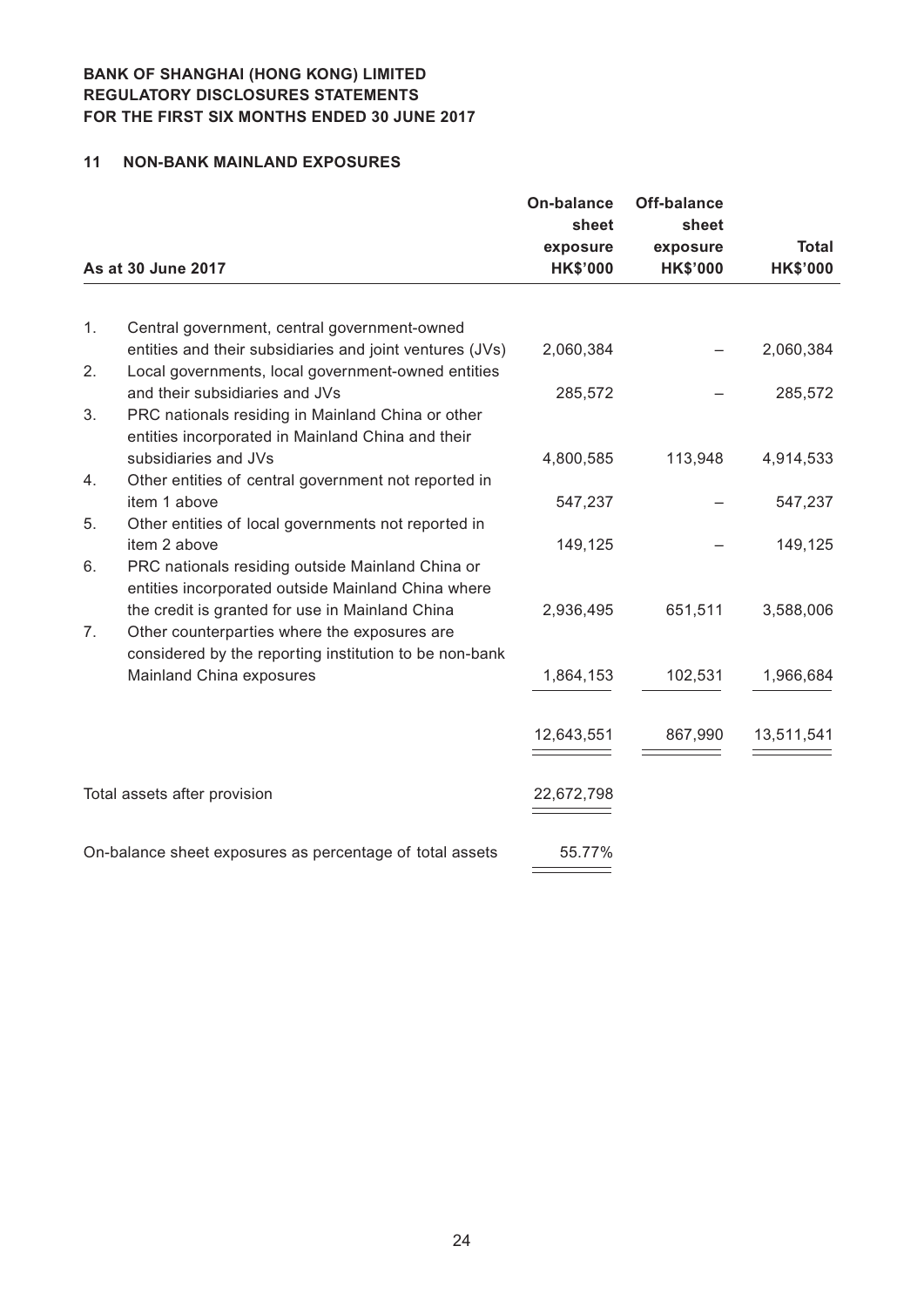## **11 NON-BANK MAINLAND EXPOSURES (CONTINUED)**

|    |                                                                                                                | On-balance<br>sheet         | Off-balance<br>sheet        |                                 |
|----|----------------------------------------------------------------------------------------------------------------|-----------------------------|-----------------------------|---------------------------------|
|    | As at 31 December 2016                                                                                         | exposure<br><b>HK\$'000</b> | exposure<br><b>HK\$'000</b> | <b>Total</b><br><b>HK\$'000</b> |
|    |                                                                                                                |                             |                             |                                 |
| 1. | Central government, central government-owned                                                                   |                             |                             |                                 |
| 2. | entities and their subsidiaries and joint ventures (JVs)<br>Local governments, local government-owned entities | 1,933,186                   |                             | 1,933,186                       |
|    | and their subsidiaries and JVs                                                                                 | 401,532                     |                             | 401,532                         |
| 3. | PRC nationals residing in Mainland China or other                                                              |                             |                             |                                 |
|    | entities incorporated in Mainland China and their                                                              |                             |                             |                                 |
|    | subsidiaries and JVs                                                                                           | 3,140,738                   | 21,713                      | 3,162,451                       |
| 4. | Other entities of central government not reported in                                                           |                             |                             |                                 |
| 5. | item 1 above<br>Other entities of local governments not reported in                                            | 278,358                     | 310,188                     | 588,546                         |
|    | item 2 above                                                                                                   | 201,937                     |                             | 201,937                         |
| 6. | PRC nationals residing outside Mainland China or                                                               |                             |                             |                                 |
|    | entities incorporated outside Mainland China where                                                             |                             |                             |                                 |
|    | the credit is granted for use in Mainland China                                                                | 3,296,876                   | 279,932                     | 3,576,808                       |
| 7. | Other counterparties where the exposures are                                                                   |                             |                             |                                 |
|    | considered by the reporting institution to be non-bank                                                         |                             |                             |                                 |
|    | Mainland China exposures                                                                                       | 3,105,163                   |                             | 3,105,163                       |
|    |                                                                                                                | 12,357,790                  | 611,833                     | 12,969,623                      |
|    |                                                                                                                |                             |                             |                                 |
|    | Total assets after provision                                                                                   | 21,079,131                  |                             |                                 |
|    |                                                                                                                |                             |                             |                                 |
|    | On-balance sheet exposures as percentage of total assets                                                       | 58.63%                      |                             |                                 |